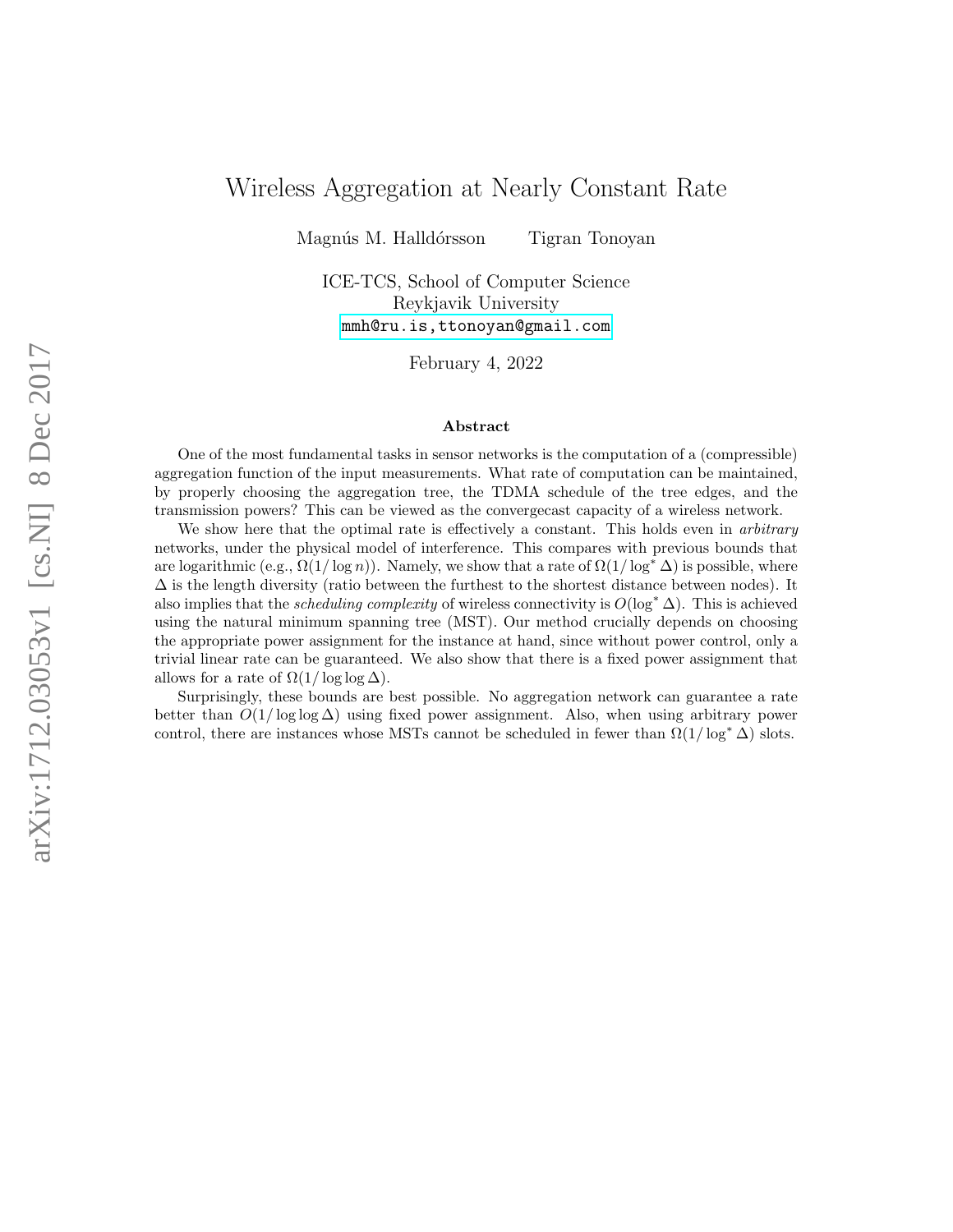### 1 Introduction

Data collection is the primary task of most wireless sensor networks, with the collected data commonly aggregated and compressed on its way to the sink. This may involve measurements taken by all the nodes at continuous rate, where we are interested in an aggregate property of the measurement, such as "what is the maximum value?" We are concerned with the fundamental question of the aggregation capacity of sensor networks: how fast can the information harvested from sensors be aggregated at the sink?

The aggregation problem has three components: choosing the aggregation tree (or other connected graph spanning the set of nodes), selecting *power assignment* of the sensor nodes and scheduling the communication links in the tree. By selecting a tree and a power assignment, we essentially define the space of feasible subsets of links in the tree, namely the subsets of the links that can be scheduled in a single time slot, without interfering with each other. Then, an aggregation schedule is simply an infinite (or long enough, or periodic) sequence of feasible, each specifying the links that transmit in the corresponding time slot.

Consider the network portrayed in Fig. [1.](#page-1-0) The sensor nodes  $a, b, c, d$ , shown on the left, are arranged into a tree as shown. The links of the tree are shown with arrows, and they are assumed to interfere only when they share an endpoint. We omit here the power assignment. The schedule used is a periodic sequence  $S_1, S_2, S_1, S_2, \ldots$ , where the feasible set  $S_1$  consists of the pair of finer dashed links and  $S_2$  the coarser ones. Measurements are generated at each node in odd-numbered time slots, e.g.  $a_1, a_2, a_3$  at node a in time slots 1, 3, 5, which are then forwarded and aggregated up the tree. Each (measurement) frame i consists of the readings  $(a_i, b_i, c_i, d_i)$ . We seek a sum aggregation of the frames at the sink, i.e., the sink should learn the values  $a_i + b_i + c_i + d_i$ , for each  $i = 1, 2, \ldots$ 

Following Fig. [1](#page-1-0) in more detail, we see that at the second time slot, reading  $a_1$  has arrived at node c where it is combined with the reading  $c_1$  as the aggregated value  $a_1 + c_1$ . At time 3,  $a_1 + c_1$ has been forwarded to the sink while  $b_1$  has been forwarded to d. Furthermore, the second frame has arrived at the sensor nodes. That means that node d has two values in its buffer:  $b_1 + d_1$  as well as the new reading  $d_2$ . Ultimately, the first frame will be aggregated at the root by start of timeslot 4, for a *latency* of 3. Since the number of frames handled is half the number of time slots, this schedule attains a throughput rate of 1/2. It should be clear that a higher rate cannot be sustained, as it would lead to buffers overflowing.

In general, an aggregation schedule achieves a rate (or scheduling complexity)  $\rho$  if each link is scheduled, on average, in every  $1/\rho$ -th time slot. The *aggregation capacity* of a given network (with a fixed aggregation tree and fixed or controllable power assignment) is the maximum aggregation rate achievable by any schedule, and the aggregation capacity of a pointset is the the maximum



<span id="page-1-0"></span>Figure 1: Aggregation network consisting of five nodes, a spanning tree and a periodic schedule  $S_1, S_2, S_1, S_2, \ldots$ , where  $S_1$  is the pair of finely dashed links and  $S_2$  is the pair of coarsely dashed links.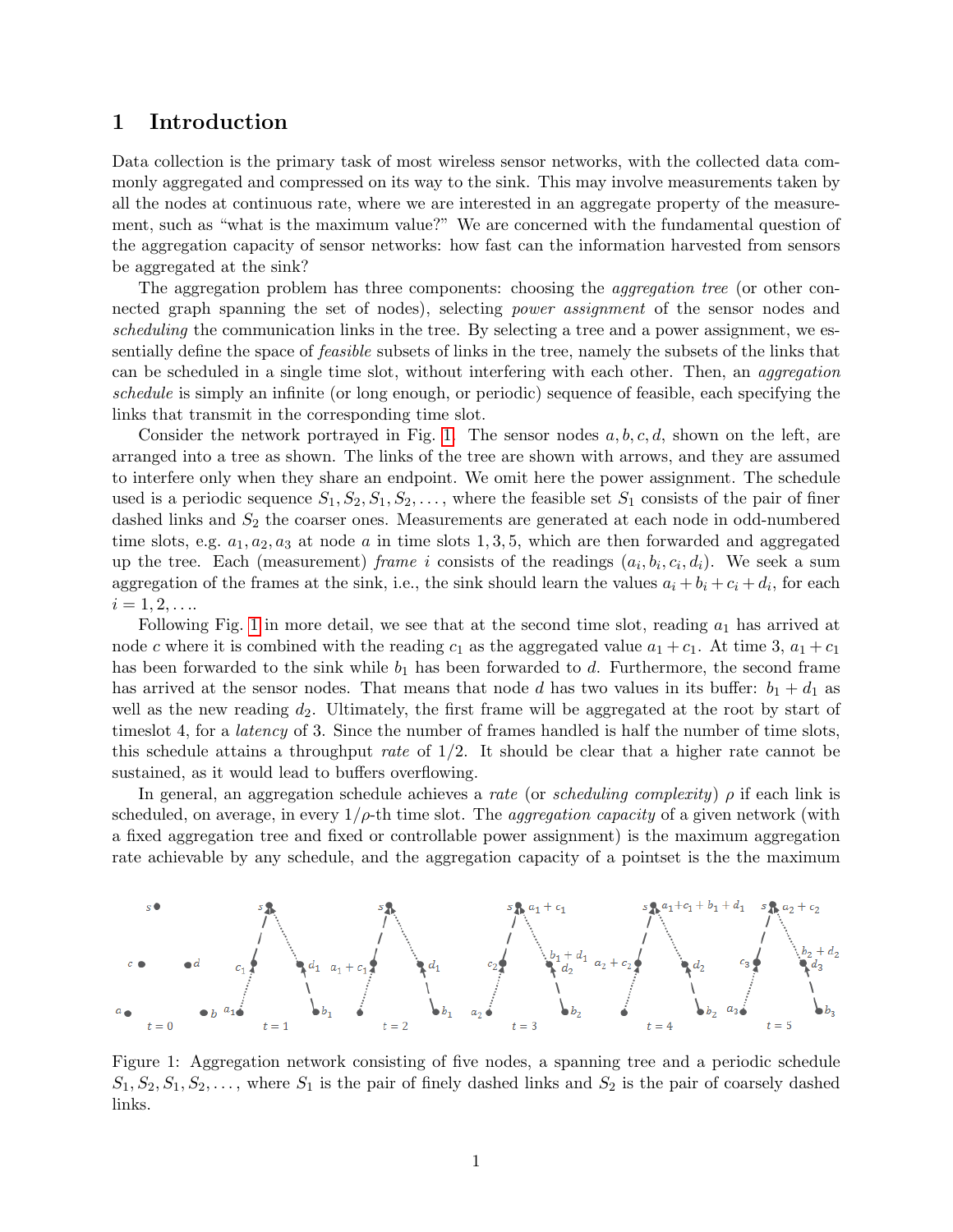capacity achievable by selecting an appropriate tree, power assignment and schedule.

Much in the spirit of Gupta and Kumar [\[9\]](#page-16-0), the aggregation problem is usually addressed by deriving capacity scaling laws, where the aggregation rate is expressed in terms of the size of the network. Typically, scaling laws have been obtained for uniformly random network deployments. Prior to the present work, only logarithmic bounds have been known for aggregation capacity in such networks (without using special techniques or properties, such as block coding). For instance, it is known that for uniformly distributed networks, the optimal rate is essentially  $\Theta(1/\log n)$  when considering the protocol model of interference or when no power control is used, where  $n$  is the number of nodes in the wireless network (see the Related Work for details).

A more recent thread of theoretical research, however, derives scaling laws for *arbitrary network* topologies. It turns out that using appropriate power control and choosing an appropriate aggregation tree, one can obtain worst-case upper bounds that are comparable to the bounds obtained for uniformly distributed networks.

**Our Contribution** We show that near-constant aggregation rate is achievable on *every* network instance in the physical model. More specifically, that rate is  $\Omega(1/\log^* \Delta)$ , where  $\log^*$  is extremely slow-growing function. Here,  $\Delta$  is the length diversity, or the ratio between the furthest to the shortest distance between nodes, which is in all reasonable situation at most polynomial in  $n$ , the number of nodes.

The simplicity of the tree construction is an important feature: it is the minimum spanning tree (MST) of the point set (directed arbitrarily). This is beneficial since the MST uses after all the shortest links available, implying energy efficiency and robustness. Another important aspect is that our schedules are compactly represented as colorings, or partitions of the links.

In order to obtain the bound above, (near) optimal power control should be used, in which the power level of a node may depend on the power settings of other nodes. In other words, global power control algorithm should be used. As an alternative, we also consider special, oblivious power assignments that depend only on the *local* information – the length of the communication link and show that aggregation rate of  $\Omega(1/\log\log\Delta)$  can be achieved with such oblivious power.

Our worst-case bounds even improve on known average-case bounds. In networks where the nodes are uniformly distributed in a region of the plane (and, in fact, under most stochastic distributions), the parameter  $\Delta$  is polynomial in n, with high probability. Thus, while best previous aggregation rate in this setting was  $\Omega(1/\log n)$  [\[7\]](#page-16-1), we obtain bounds  $\Omega(1/\log^* n)$  with global power control and  $\Omega(1/\log \log n)$  with oblivious power schemes. To our knowledge, this is the first case where analysis of worst-case deployments directly leads to improved results for random networks.

Perhaps surprisingly, we show that our bounds are best possible. Specifically,  $\Omega(1/\log \log \Delta)$ is the best (worst-case) rate possible when using any oblivious power assignment. The bounds for arbitrary power are also best possible for the minimum spanning tree of a pointset: We show that our analysis is tight in that the MST cannot lead to better aggregation rates: we construct instances for which any power assignment and any schedule of the MST yields a rate of  $O(1/\log^* \Delta)$ .

Our results build on the approximation framework of [\[12,](#page-16-2) [13\]](#page-16-3) that captures the additive SINR interference with appropriate unweighted graphs. This results in very simple scheduling algorithms: they essentially consist of coloring a conflict graph. This also has algorithmic advantage due to the local decision whether a color is valid or not, which contrasts with the appearance of the physical model as being inherently non-local. Our results are obtained by combining these and other nontrivial techniques developed in recent years to formulate and analyze algorithms in the physical model [\[16,](#page-16-4) [11,](#page-16-5) [8,](#page-16-6) [2\]](#page-15-0). While this allows for relatively compact presentation, it should not be confused with easy application of standard techniques.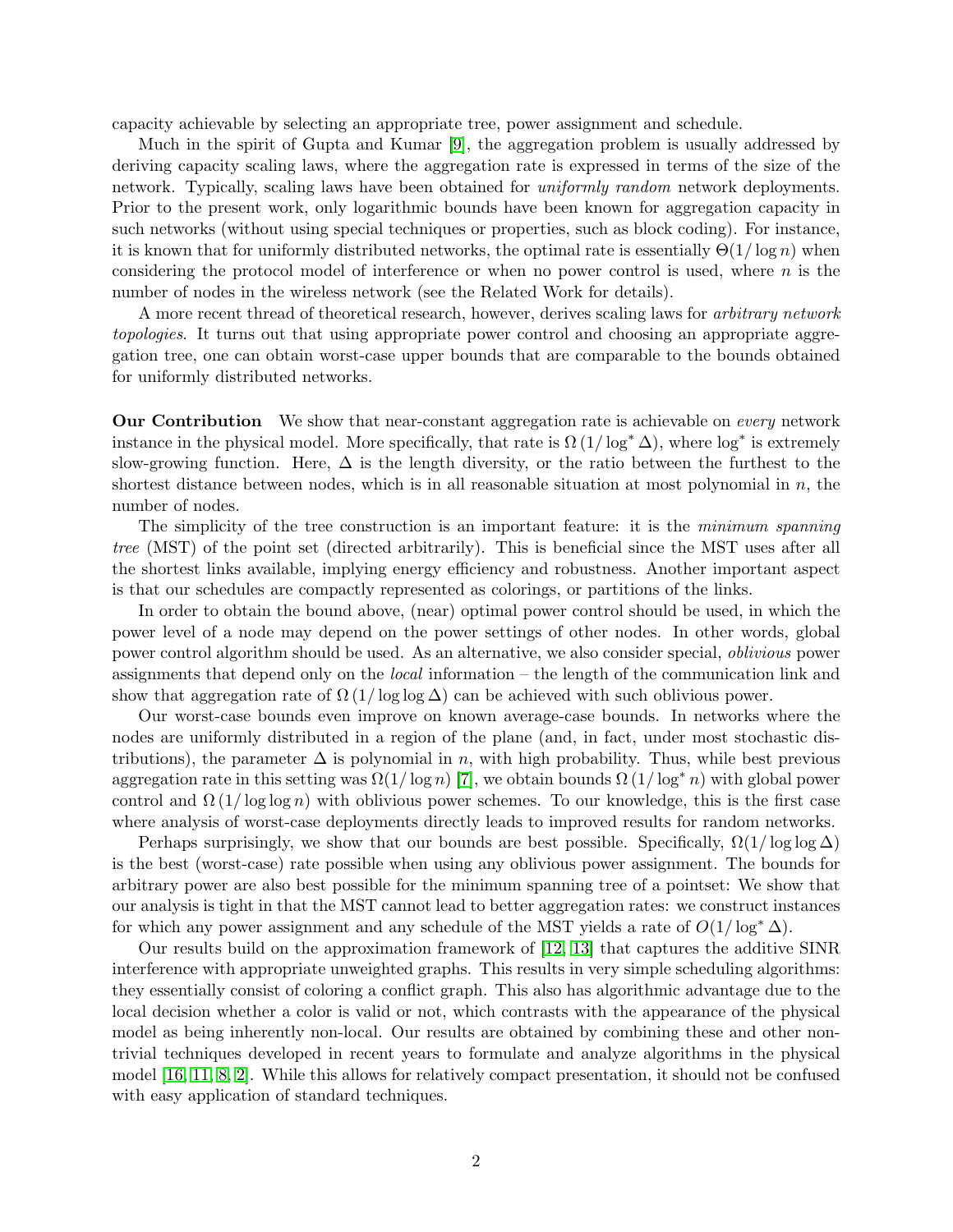Related Work Data collection/aggregation, being an important part of wireless sensor networks, have been extensively studied in a variety of different settings. Here we review the closely related literature.

Research on scaling laws of network capacity originates in the work of Gupta and Kumar [\[9\]](#page-16-0), where the transport capacity of random networks was considered. The early work on scaling laws for aggregation capacity in random networks includes, e.g. [\[18,](#page-16-7) [7\]](#page-16-1). It was shown, essentially, that in the *protocol model*, the aggregation rate of random networks is  $\Omega(1/\log n)$  (without using coding techniques). Similar results for random networks are obtained also using percolation theory, e.g. [\[5,](#page-16-8) [24\]](#page-17-0), where it was shown that with a uniform power assignment, there is a coloring of the nodes with  $O(\log n)$  colors (which induces a coloring of edges) that gives a connected network, and that  $\Omega(\log n)$  colors are necessary. It is also known that in regular grids, constant aggregation rate can be achieved [\[1\]](#page-15-1).

The problem for worst-case networks was first considered in [\[21\]](#page-17-1). It was shown that unlike the random networks, the worst-case aggregation capacity depends crucially on the power control algorithm, and that the aggregation rate of some networks is  $O(1/n)$  in the protocol model, or in the physical model with no power control. In contrast, with appropriate power control, the aggregation rate can be improved exponentially, namely, to  $\Omega(1/\log^4 n)$ . This was soon improved to  $\Omega(1/\log^2 n)$  [\[22,](#page-17-2) [20\]](#page-16-9), and later to  $\Omega(1/\log n)$  [\[11\]](#page-16-5). The latter is a tight bound on the *latency* of the aggregation, while we focus here on the sustained throughput. Aggregation capacity problem for worst-case networks has also been studied in [\[15\]](#page-16-10), but their heuristics are mainly evaluated through experiments.

The work on aggregation capacity has also been extended to various settings where particular features of networks or aggregation functions come into play. Examples are the works considering the generalized SINR model [\[26,](#page-17-3) [25\]](#page-17-4), coding techniques (i.e., for special aggregation functions) [\[23,](#page-17-5) [7\]](#page-16-1), MIMO [\[6,](#page-16-11) [29\]](#page-17-6), mobile sensor networks etc. We refer the reader to [\[14\]](#page-16-12) for further bibliography on aggregation/collection problems.

Roadmap. We present the main models and assumptions on the network, as well as the formal definitions and problem statement in Sec. [2.](#page-3-0) Sec. [3](#page-5-0) introduces the main framework and our aggregation protocols. In Sec. [4,](#page-9-0) we demonstrate tightness of our analysis of aggregation protocols, proving upper bounds on the worst-case aggregation capacity of some network instances. Some technicalities are deferred to the Appendix.

### <span id="page-3-0"></span>2 Model and Problem

Network and Links We model the wireless sensor nodes as a set  $R$  of points, arbitrarily located on the Euclidean plane. The nodes transmit in the same frequency band, working in synchronized time slots, where a time slot is sufficient for communicating a single packet.

A communication link (or simply link) represents a communication request from a sender node s to a receiver node r. Whenever dealing with a fixed set  $L$  of links, we assume they are numbered from 1 to  $n = |L|$  and each link i has sender  $s_i$  and receiver  $r_i$ .

We denote  $d_{ij} = d(s_i, r_j)$  and  $l_i = d(s_i, r_i)$ , where  $d(\cdot, \cdot)$  denotes the Euclidean distance.  $l_i$  is called the *length* of link i. We let  $\Delta(L)$  denote the ratio between the longest and the shortest link lengths in L, and drop L when clear from context. For sets  $S_1, S_2$  of links, we let  $d(S_1, S_2)$  denote the minimum distance between a node in  $S_1$  and a node in  $S_2$ . In particular,  $d(i, j)$  denotes the minimum distance between the nodes of two links  $i, j$ .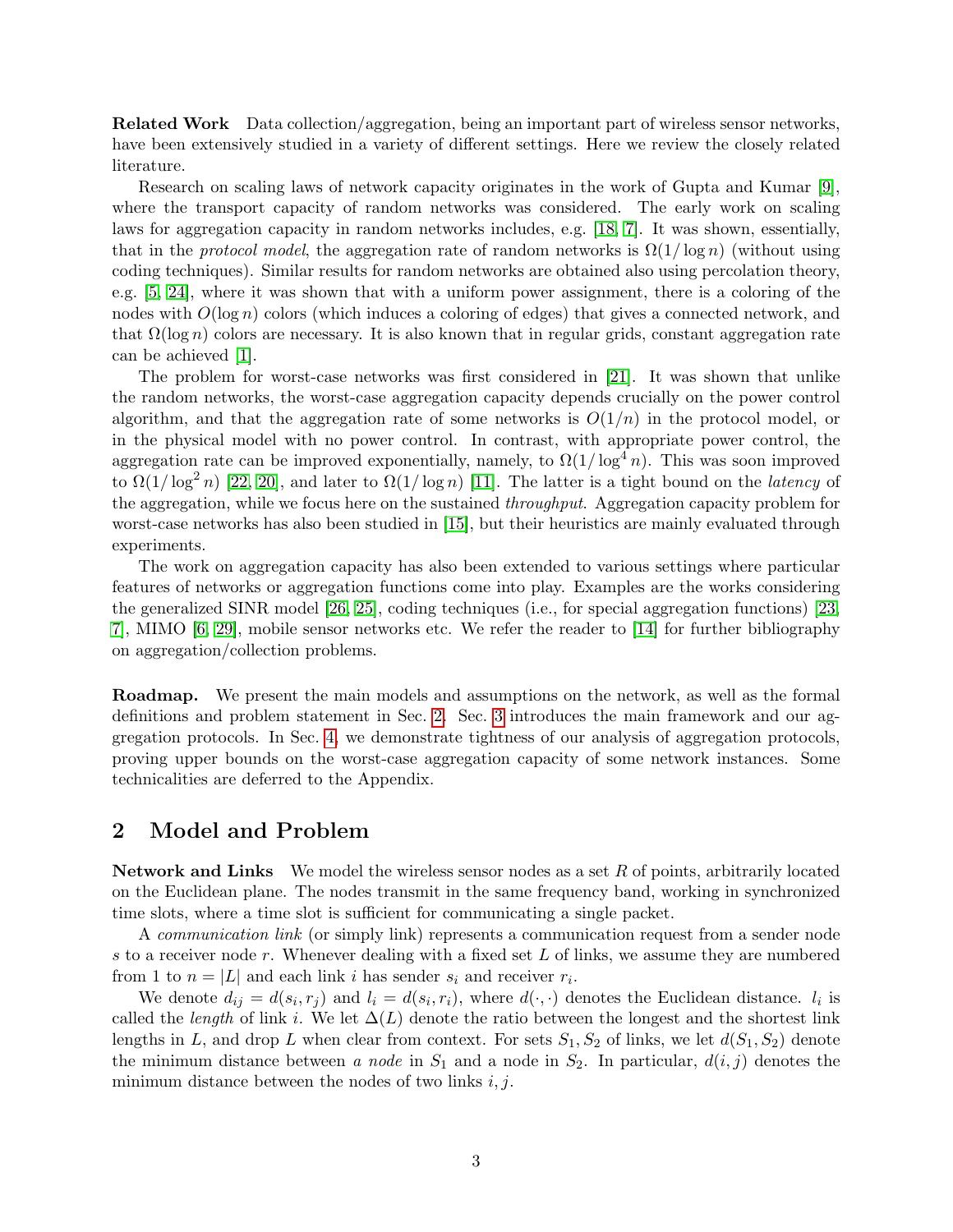Given a set S of links, we let  $S_i^+ = \{j \in S : l_j \ge l_i\}$  denote the subset of links that are longer than link *i*, and similarly  $S_i^- = \{j \in S : l_j \le l_i\}$  the subset of links shorter than *i*.

**Power Assignments** A *power assignment* for a set L of links is a function  $P: L \to \mathbb{R}_+$ . For each link *i*,  $P(i)$  defines the power level used by the sender node  $s_i$ .

We consider two modes of power control: *global power control* and *oblivious power schemes*. In the former, the nodes have the possibility to choose their power level arbitrarily, possibly taking into account the power levels of all other nodes. This assumption may be too strong in certain scenarios. In such cases, oblivious power schemes  $P_{\tau}$  of the form  $P_{\tau}(i) = C \cdot l_i^{\tau \alpha}$  may be used, where C is constant for the given network instance and  $\tau \geq 0$ . Note that in such power assignments, the power level of each link depends only on a local information - the link length. The simplest of such power schemes are the *uniform* power scheme  $(P_0)$  and *linear* power scheme  $(P_1)$ .

Feasibility Since the nodes transmit in the same frequency band, there is potential interference between parallel transmissions, so not every set of links can transmit at the same time. In order to capture the sets that a single time slot can accommodate, we use the notion of feasibility of sets of links, modeled by the *physical model* of communication. In the *physical model* of communication, when using a power assignment  $P$ , a transmission of a link i is successful if and only if

<span id="page-4-0"></span>
$$
\mathcal{S}_i \ge \beta \cdot \left( \sum_{j \in S \setminus \{i\}} \mathcal{I}_{ji} + N \right),\tag{1}
$$

where  $S_i$  denotes the received signal of link i,  $\mathcal{I}_{ii}$  denotes the interference on link i caused by link j,  $N \geq 0$  is a constant denoting the ambient noise,  $\beta > 0$  is the minimum SINR (Signal to Interference and Noise Ratio) required for a message to be successfully received and S is the set of links transmitting concurrently with link  $i$ . We model signal attenuation through log-distance path-loss, which implies that  $S_i = \frac{P(i)}{l^{\alpha}}$  $\frac{P(i)}{l_i^{\alpha}}$  and  $\mathcal{I}_{ji} = \frac{P(j)}{d_{ji}^{\alpha}}$  $\frac{d^{(j)}_{j}}{d_{ji}^{\alpha}}$  for a constant  $\alpha > 2$ .

A set L of links is called P-feasible if the condition [\(1\)](#page-4-0) holds for each link  $i \in L$  when using power assignment P. We say L is *feasible* if there exists a power assignment P for which L is P-feasible. Similarly, a collection of sets is P-feasible/feasible if each set in the collection is.

Interference-limited networks We assume that set of links considered (specifically, the minimum spanning tree of the input pointset) is *interference limited*. Namely, for each link i,  $P(i) \geq$  $(1+\epsilon) \cdot \beta N l_i^{\alpha}$ , where  $\epsilon > 0$  is a constant. Note that  $P(i) = \beta N l_i^{\alpha}$  is the minimum power required for communicating over link  $i$  in the absence of other transmissions. The assumption above implies that the noise term can be ignored, i.e. setting  $N = 0$  affects only the constant factors in our results (see e.g. [\[12,](#page-16-2) [13\]](#page-16-3)).

**Aggregation schedules and rate maximization** An aggregation schedule is a sequence  $I_1, I_2, \ldots$ of feasible sets of links such that the links  $\cup_i I_i$  induce an acyclic digraph directed towards a given sink and spanning the pointset R. The *(aggregation) rate* of the schedule is the largest value  $\rho$ such that for all sufficiently large windows,  $\exists m_0, \forall m > m_0$ , each link appears at least  $\rho m$  times in the first m feasible sets. The rate maximization problem is to find an aggregation schedule of maximum rate for the given pointset.

Our positive results for rate maximization are obtained with a specific type of aggregation schedules, which are periodic repetitions of a *coloring* of the link set. Namely, a partition of a linkset L into feasible (P-feasible) subsets is called a *coloring (schedule)*. The number of colors/slots or the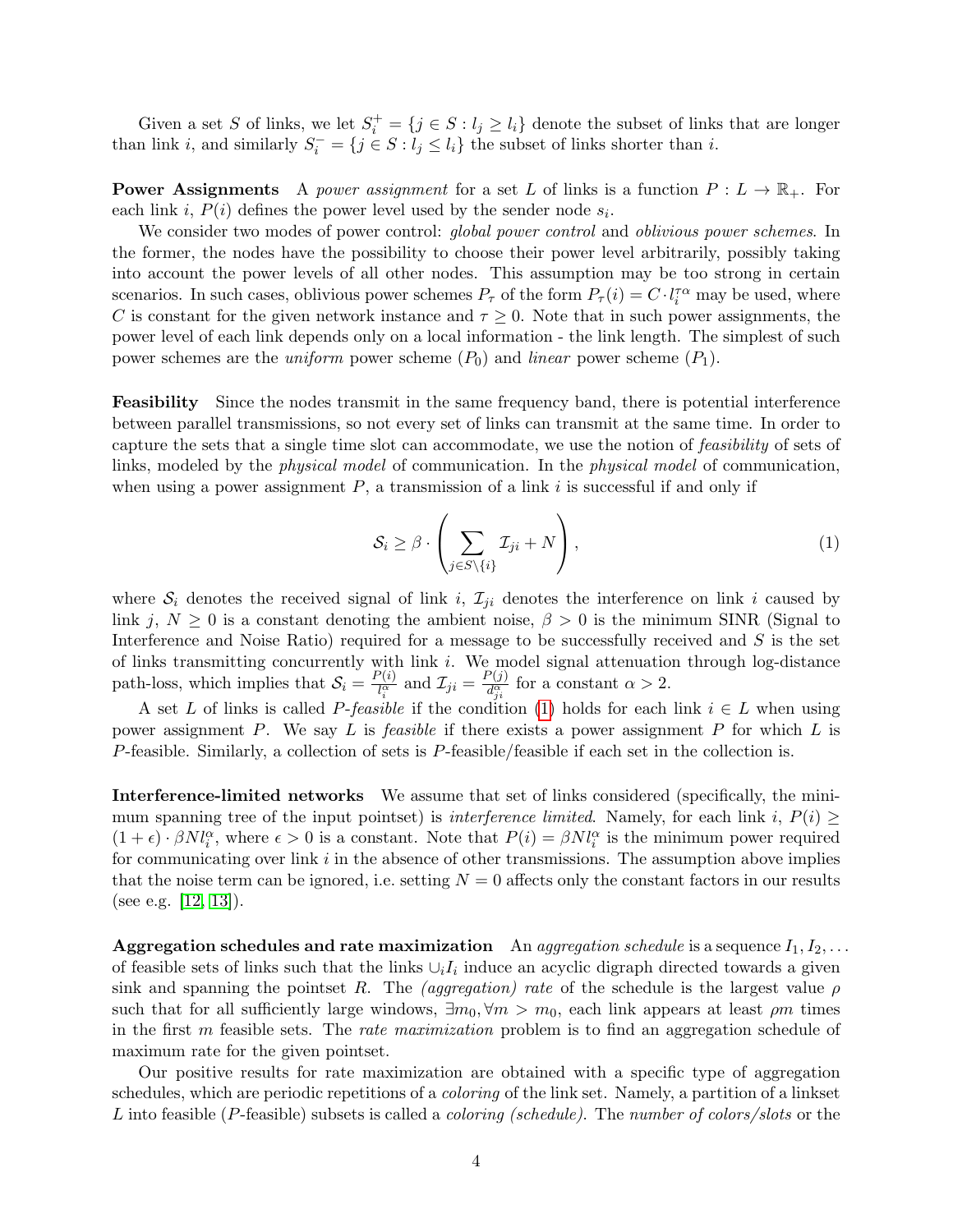schedule length will refer to the number of subsets in the schedule, and the rate then corresponds to the reciprocal of the schedule length.

## <span id="page-5-0"></span>3 Aggregation Protocol

Computing aggregation capacity involves three non-trivial cross-layer subtasks:

- *Tree:* Selecting the edges of a converge-cast tree,
- *Power:* Choosing the power used by the transmitters,
- *Schedule:* Scheduling the transmissions using TDMA.

We are fortunately able to finesse the first two tasks, allowing us to focus entirely on the third. Namely, the tree is simply the minimum spanning tree and the power can be a fixed function of the link length. Even for the case of arbitrary power control where context-sensitive power is needed, we can leverage a formulation of Kesselheim [\[16\]](#page-16-4) that effectively take the power assignment out of the picture.

The scheduling task involves selecting feasible sets to transmit in each time slot, utilizing global synchronization. In general, this can involve an infinite, non-repeating sequence of feasible sets. Fortunately, a simpler approach succeeds here: we can find a short coloring schedule of the links of the tree (i.e. a partition into feasible subsets), and periodically repeat this coloring. The rate achieved is then inversely proportional to the length of the schedule. Clearly, the rate achieved with a coloring schedule is a lower bound on the rate of an optimal schedule.

Our approach is to form a graph on the links, run a vertex coloring algorithm on this graph, and use the resulting coloring as a schedule of the links. Namely, the graph  $G(T)$  contains a vertex for each link of the tree  $T$ , and we need to specify when there should be an edge between vertices corresponding to two tree-links. We want this graph formulation to satisfy three properties:

- 1. Feasibility: Every independent set of  $G(T)$  corresponds to a feasible set (a subset of T). Thus, a coloring of the nodes of  $G(T)$  gives a valid coloring schedule of T. The length of the schedule is the number of colors used.
- 2. Algorithmic tractability: There is an efficient algorithm for coloring  $G(T)$  with a constantfactor performance guarantee.
- 3. *Effectiveness*: The chromatic number of  $G(T)$  should be small.

All three properties imply that the length of the schedule will be short.

Graphs satisfying most of these properties were given in [\[12,](#page-16-2) [13\]](#page-16-3). Namely, those graph formulations are such that for a given set  $L$  of links (not necessarily a tree), there are graphs  $G_{arb}(L), G_{obl}(L),$  and  $G_1(L)$  such that

- Independent sets of  $G_{arb}(L)$  are feasible under arbitrary power control,
- Independent sets of  $G_{obl}(L)$  are feasible under an oblivious power assignment  $P_{\tau}(i) \sim l_i^{\tau \alpha}$ , where  $l_i$  is the length of the link and  $\tau \in (0,1)$  is a constant, and
- The coloring problem on these graphs is constant-approximable, and
- The schedules are short:
	- $\chi(G_{arb}(L)) = O(\log^* \Delta(L)) \cdot \chi(G_1(L))$  and  $\chi(G_{obl}(L)) = O(\log \log \Delta(L)) \cdot \chi(G_1(L)).$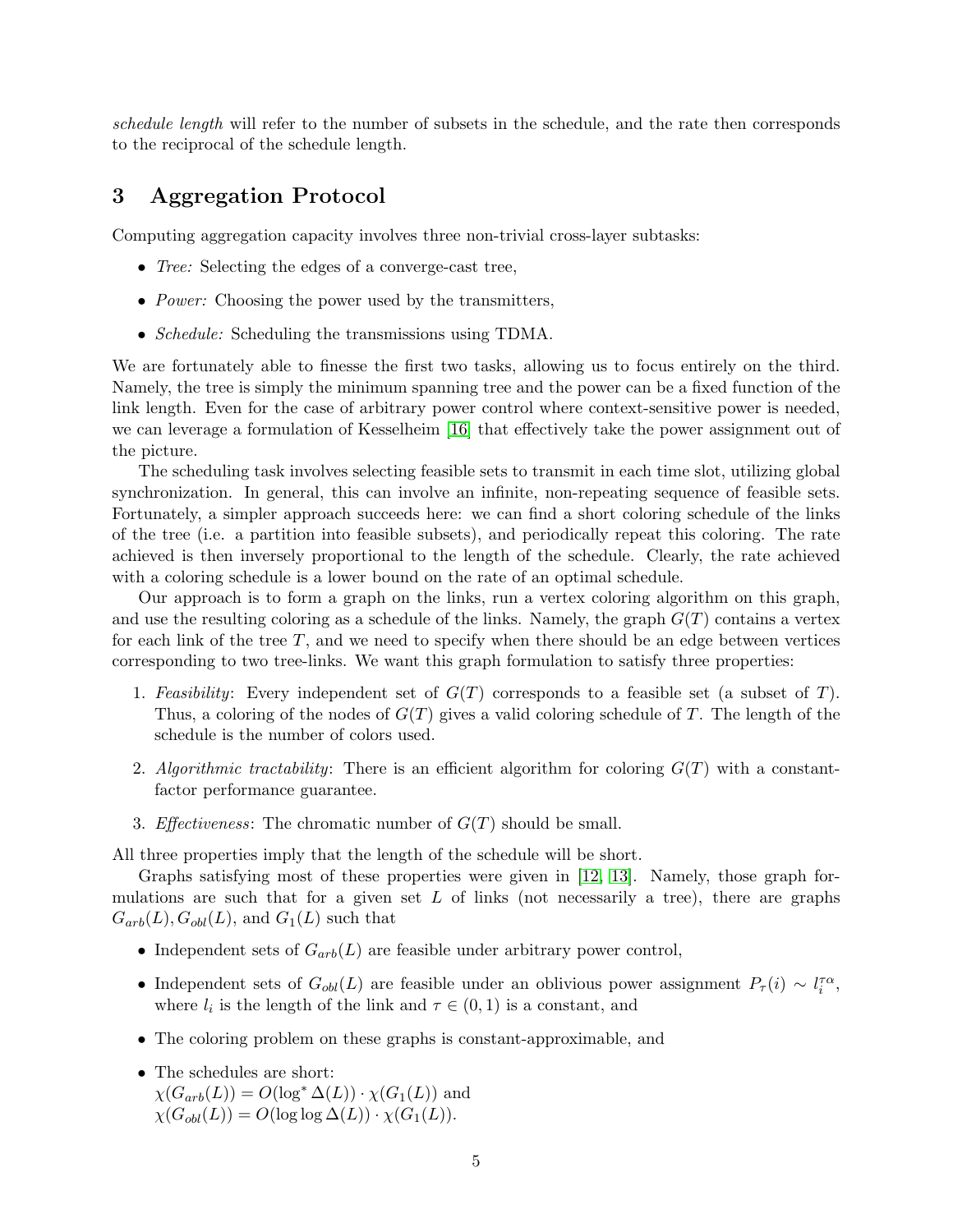For the reader's convenience, we give formal definitions of those graphs in the appendix. All that is missing is the following piece of the puzzle that we supply in this work:

When T is the MST of a planar pointset,  $\chi(G_1(T)) = O(1)$ .

From this, our main results follow.

<span id="page-6-0"></span>**Theorem 1.** Let R be any set of nodes in the plane and let S be a set of links obtained by arbitrarily orienting the edges of an MST over R. Then the set S has a coloring schedule of length  $O(\log^* \Delta(S))$ using a global power control algorithm, and a coloring schedule of length  $O(\log \log \Delta(S))$  using an oblivious power scheme.

The scheduling algorithm is a simple and classic greedy algorithm for coloring the graph  $(G_{arb})$ or  $G_{\text{obl}}$ ): Process the nodes/links in non-decreasing order of link-length and assign a node the smallest color that was not used to color its neighbors that preceded it.

The theorem implies improved aggregation capacity bounds for networks distributed uniformly at random in a region of the plane, say a square of side  $a > 0$ . Let R be such a set. It follows readily from the results of e.g. [\[19,](#page-16-13) Sec. 4.4], that with high probability (say,  $1 - O(n^{-2})$ ), the minimum distance between any two nodes in S is  $a/poly(n)$ . This implies that  $\Delta = poly(n)$  w.h.p., implying the following result (note that we do not exclude that  $a$  may depend on  $n$ ).

**Corollary 1.** For a set of n nodes distributed in a square of side  $a > 0$  or a disk of radius a uniformly at random, the edges of the MST can be schedules in  $O(\log^* n)$  slots using a global power control algorithm and in  $O(\log \log n)$  slots using an oblivious power scheme, with high probability.

More generally, the same property should hold for any non-heavy tailed distribution.

We give an overview of the graphs  $G_{arb}(L)$  and  $G_{obl}(L)$ , and the arguments of [\[12,](#page-16-2) [13\]](#page-16-3) in Appendix A, but focus here on the graph  $G_1$ . But before going into detailed arguments and more technical results, we discuss several modeling and other issues concerning the results above.

#### 3.1 Relevant Issues

Rate vs. latency High rate and low latency are two desirable objectives that do not always go together. Chains of unit-length links (or the regular grid) can be scheduled in constant number of slots, implying a constant rate, but that causes the latency to be linear. Alternatively, by forming an appropriate tree, a latency of  $O(\log n)$  can be attained [\[11\]](#page-16-5), but with a rate of  $\Theta(1/\log n)$ . The latency is, however, never better than  $\log n$  (since in each round, at most half the nodes can forward their measurement to another node). The focus in this paper is only on the optimal rate, but it is plausible that it can also lead to a bicriteria optimization with modest tradeoffs.

Power limitations Our bounds apply also in the case when the nodes are power constrained. In this case, not all pairs of nodes can communicate (even without concurrent transmissions), but only the ones that are sufficiently close. This corresponds to a reduced graph over the set of nodes, instead of the complete graph (not to be confused with conflict graphs). Now, it is sufficient to require that the maximum available power of the nodes is sufficient to communicate over the longest link of an MST of the reduced graph, i.e. that  $P(i) \geq (1 + \epsilon)\beta N l_i^{\alpha}$  still holds for all links of the MST. We refer to [\[17\]](#page-16-14) and [\[12\]](#page-16-2) for more details. The latter assumption, which corresponds to the assumption of interference-limited networks, is a necessary one there are noise-limited networks for which only the trivial  $1/n$ -rate is possible. Namely, if the nodes are barely reachable due to the noise, no spatial reuse may be possible.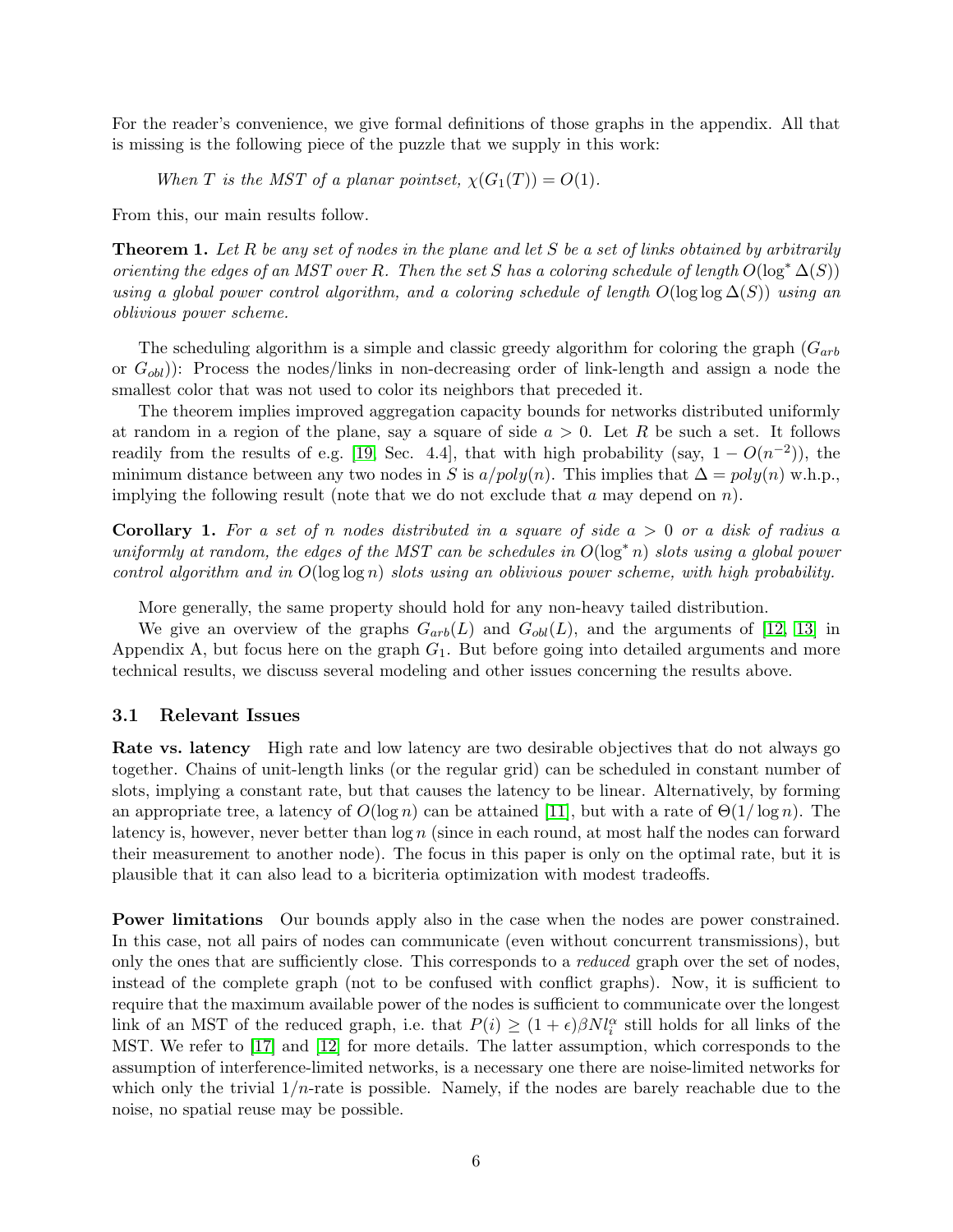Multi-hop settings. We assumed that all nodes are mutually reachable when using sufficient power. This single-hop setting captures the intrinsic difficulty of organizing and scheduling communication in the physical model to overcome interference. It can fairly easily be extended to multi-hop settings by standard techniques: selecting local leaders and performing flooding on the graph connecting those leaders. All the links used will be of roughly equal length, leading to analysis similar to that in the protocol model. The throughput of the flooding protocol is actually constant, and thus does not affect the performance of the combined procedure materially; see, e.g., [\[3\]](#page-16-15) for details.

Other aggregation functions While we assumed that the aggregation function was fully compressible, our results can also aid the computation of other functions. For instance, in order to determine the *median*, the typical approach is to apply binary search to count how many values fall above or under a given threshold. By applying our algorithm to each such counting aggregation, the combined complexity is correspondingly reduced.

Pathloss assumptions The assumptions of planarity of the pointset can be relaxed to more general doubling metric spaces, which may, e.g., be caused by shadowing effects. As shown in [\[12\]](#page-16-2), some such metric assumptions are necessary to improve on the at-least-logarithmic rate of uniform power.

Robustness and temporal variability Sporadic random fluctuations in noise or signal conditions do not have a significant effect, assuming an acknowledgment mechanism is included. The impact of Rayleigh fading, when the fading is independent across time (but not necessarily space), has also been shown to be minor [\[4\]](#page-16-16). A more extensive or long-term changes may naturally require repairing or reconstructing the tree and the schedule.

**Approximations in terms of** n In general, our results do not imply new bounds in terms of the number of nodes n as theoretically,  $\Delta$  and n are independent parameters. It is, however, natural and common to assume that  $\Delta$  is of at most polynomial growth in n, i.e.,  $\Delta \leq n^{O(1)}$ . Our results then imply rates of  $\Omega(1/\log\log n)$  and  $\Omega(1/\log^* n)$ , even under the still weaker assumption of quasipolynomial growth,  $\Delta \leq n^{(\log n)^{O(1)}}$ .

#### <span id="page-7-1"></span>3.2 Proof of the Key Theorem

We prove in this section the main claim about the chromatic number of the graph  $G_1$ .

The graph  $G_1(L)$  is defined as follows. Recall that  $l_i$  denotes the length of link i in L, and  $d(i, j)$  denotes the distance between the closest points on the two links  $i, j \in L$ . The links in L are the vertices of  $G_1$ , and two links  $i, j$  are adjacent in  $G_1$  if  $d(i, j) \leq \min(l_i, l_j)$ .

We will crucially use the following lemma from [\[11\]](#page-16-5) which states a "sparsity" property of the MST. For links  $i, j$ , let us define the additive operator  $I$  by:

$$
I(j,i) = \min\left\{1, \frac{l_j^{\alpha}}{d(i,j)^{\alpha}}\right\} .
$$

Let  $I(S, j) = \sum_{i \in S} I(i, j)$  and  $I(i, S) = \sum_{j \in S} I(i, j)$ , for a set S of links, and recall that  $S_i^+$  denotes the subset of links in  $S$  that are longer than link  $i$ .

<span id="page-7-0"></span>**Lemma [1.](#page-6-0)** [\[11,](#page-16-5) Lemma 4.2] Let S be a set of links as in Theorem 1. Then for any link  $i \in S$ ,  $I(i, S_i^+) = O(1).$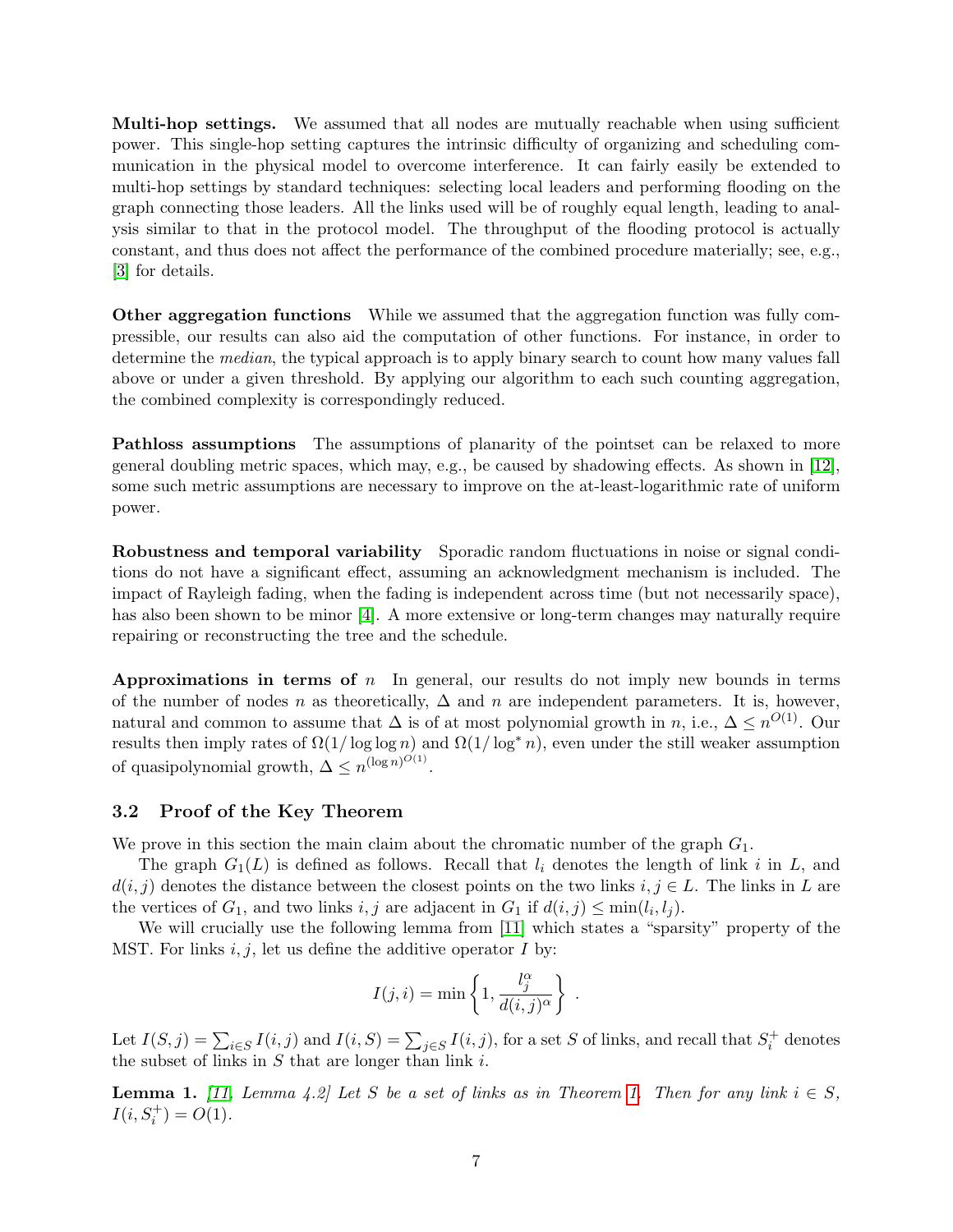**Theorem 2.** Let T be the links of a MST induced by points in the plane. Then,  $\chi(G_1(T)) = O(1)$ .

*Proof.* As argued in [\[11\]](#page-16-5) (Lemma 3), it is possible to refine the set T into a constant number of subsets  $S^1, S^2, \ldots, S^t$  such that for each set  $S = S^k$  in the sequence and each link  $i \in S$ , it holds that  $I(i, S_i^+) < 1$ . This can be achieved by a simple first-fit algorithm, as follows. Initially, let  $S^k = \emptyset$  for all k. Iterate over the links in T in a non-increasing order by length, assigning each link i to the first set  $S = S^k$  such that  $I(i, S) < 1$ . Note that at this point, S consists of links that are not shorter than link *i*, i.e.  $S = S_i^+$ , and all links that are added to S in subsequent iterations are no longer than i, which means that the sets  $S<sup>k</sup>$  have the desired property. It remains to show that  $t \in O(1)$ . This follows easily from the refinement procedure. Take any link  $i \in S^t$ , i.e. in the last set. Since it has been "rejected" by all previous sets  $S^k$ , we have that  $I(i, T^+_i) > (t - 1) \cdot 1$ . But we have from Lemma [1](#page-7-0) that  $I(i, T_i^+) = O(1)$ ; hence,  $t = O(1)$ .

Let  $S = S^k$  be one of the obtained subsets. It suffices to prove the theorem only for S, as the number of such subsets is bounded by a constant. Thus, we have, by the construction, that for each link  $i \in S$ ,  $I(i, S_i^+) < 1$ . Let us fix a link i in S. Then for each link  $j \in S_i^+$ , we have that  $I(i, j) < 1$ . Namely, we have that  $1 > I(i, j) = \frac{l_i^{\alpha}}{d(j,i)^{\alpha}}$ . Since  $\alpha > 0$ , this implies that  $d(i, j) > l_i$ , i.e. by definition, links i, j are independent in  $G_1$ . Thus, S is independent and  $\chi(G_1(S)) = 1$ . Hence,  $\chi(G_1(T)) \leq \sum_{k=1}^t \chi(G_1(S^k)) = t = O(1).$  $\Box$ 

Remark 1. It is worth noting that the scheduling algorithms above do not require the underlying spanning tree to necessarily be an MST. Indeed the same argument would work also in the case when an arbitrary tree satisfying Lemma [1](#page-7-0) is given. This can lead the way towards a definition of approximate MST that can have efficient schedules.

Remark 2. The result above can be extended to the case when one has stronger connectivity requirements. Namely, as it has been shown in  $[11]$ , it is possible to construct a k-edge connected graph, for which Lemma [1](#page-7-0) holds with  $O(1)$  replaced with  $O(k^4)$ . Thus, our results hold also in the case when  $k$ -connectivity is required for any fixed  $k$ .

#### 3.3 Distributed Scheduling

There is a natural adaptation of our coloring algorithms to distributed computation, which allows distributed computation of an aggregation schedule. Recall that the graphs  $G_{arb}(L)$  and  $G_{obl}(L)$ can be colored within constant approximation factors by considering the links in a non-increasing order by length and picking for each link the first color not yet used by its neighbor links in the corresponding conflict graph. We assume that the link set  $L$  of an MST is already formed at the beginning of the algorithm, and that nodes have a polynomial upper bound on  $\Delta$  and the number of links  $n$ . Each node knows the lengths of the links it participates in, as well as the minimum link length  $l_{min}$  (or a common lower bound, up to constant factors) in the network.

The computation is done in  $\lceil \log \Delta \rceil$  phases consisting of  $polylog(n, \Delta)$  synchronized rounds. In phase  $t = 1, 2, \ldots, T$ , only links in the length class

$$
L_t = \{ i \in L : l_i \in [2^{(t-1)}l_{min}, 2^t l_{min}) \}
$$

can transmit, the others remaining silent. The links use uniform power levels, proportional to the maximum link length in  $L_t$ . The computation starts from the class  $L_T$ , containing the longest link. First, a subroutine for computing constant factor approximate schedules for nearly equal length sets, i.e. length classes, is run by nodes of links in  $L_t$  (e.g. [\[28\]](#page-17-7)). As soon as the links in  $L_t$  establish a coloring, they locally broadcast their colors with uniform power level using a *local*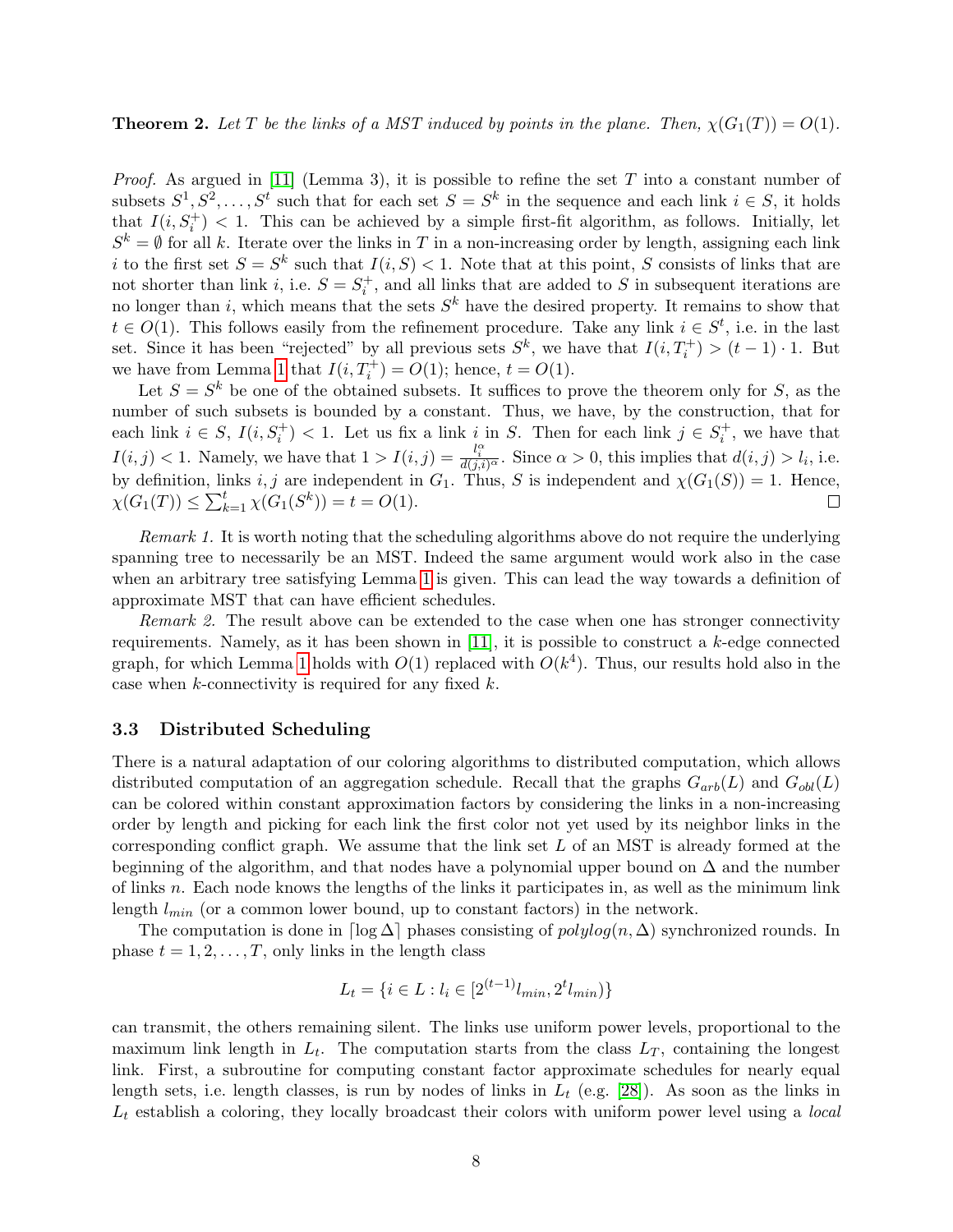*broadcast* algorithm (e.g. [\[10\]](#page-16-17)). This way, the links in  $L_t$  notify their shorter neighbors (including the ones in  $L_t$ ) in in the graph about their color. Then, length class  $L_{t+1}$  proceeds with the coloring algorithm, and so on.

There are many details to be taken into account for implementing and evaluating the algorithm, which depend on exact assumptions and model characteristics, so the analysis below should be taken with a grain of salt. The algorithms from [\[28\]](#page-17-7) for coloring length classes of links run in time  $O(\varphi t_t \log n)$ , where  $\varphi t_t$  denotes the optimum schedule length for  $L_t$ . Note that in our case,  $opt_t = \Theta(\log^* \Delta)$  or  $opt_t = O(\log \log \Delta)$ , depending on the power control mode. Crucially, the nodes (which, as assumed, have a polynomial upper bound on  $\Delta$ ) can compute an upper bound on these quantities, thus being able to pre-allocate a time for each phase and detect the end of each phase. Even though these algorithms compute a coloring from scratch, we believe it is possible to adapt them to take into account the set of colors used by earlier links, without degrading the runtime significantly. The local broadcast subroutine takes  $O(\varphi t_t + \log^2 n)$  rounds (with collision detection;  $O(\varphi t_t \cdot \log n + \log^2 n)$  rounds without it [\[10\]](#page-16-17)), as the contention happens only between the links in  $L_t$ . Thus, realization of this scheme would give a distributed computation of schedules in time  $O((\log n \cdot \log \log \Delta + \log^2 n) \log \Delta)$  for the case of oblivious power schemes and in time  $O((\log n \cdot \log^* \Delta + \log^2 n) \log \Delta)$  for the case of global power control.

### <span id="page-9-0"></span>4 Impossibility Results

An optimal coloring schedule need not be an optimal aggregation schedule, as the optimum rate could be achieved by a schedule that consists of an arbitrary sequence of feasible sets. The latter is related to the notion of multicoloring or fractional coloring. A classic example where a multicoloring schedule improves over a coloring schedule is the (graph) coloring of the edges of the 5-cycle. (This example can actually be mapped to an aggregation tree in the SINR model with  $\beta = 1$ .) Any proper coloring requires three colors for a rate of  $1/3$ , but by using the sequence  $13, 24, 14, 25, 35$ (where 13 corresponds to the feasible set of the first and third edges in the cycle), we obtain a rate of 2/5.

Thus, it is not obvious whether one can improve on the worst-case lower bounds on aggregation capacity we obtained using coloring schedules.

We show that the bounds we obtained above are indeed best possible. In particular,  $1/\Theta(\log \log \Delta)$ is the best rate achievable using oblivious power assignments. This holds even for instances located on the line. For arbitrary power control, we also have a matching bound,  $1/\Theta(\log^* \Delta)$ , but only for the rate achievable on the MST of a pointset.

#### <span id="page-9-2"></span>4.1 Oblivious Power Schemes

Fix a power scheme  $P_{\tau}$  with  $\tau \in (0,1)$ . Let us denote  $\tau' = \min{\tau, 1 - \tau}$ . Consider the doublyexponential sequence of points  $1, 2, \ldots, n$  shown in Fig. [2.](#page-9-1)



<span id="page-9-1"></span>Figure 2: A pointset of doubly-exponentially growing separation.

The distance between points t and  $t+1$  is  $x^{(\tau')^{-t}}$ , for  $t=1,2,\ldots,n-1$ , where  $x>\min\{2,(2/\beta^{1/\alpha})^{1/\tau'}\}$ is a constant. Since  $x \ge 2$ , it is clear that the largest distance in the network is  $\Theta(x^{(\tau)})^{-n+1}$ , and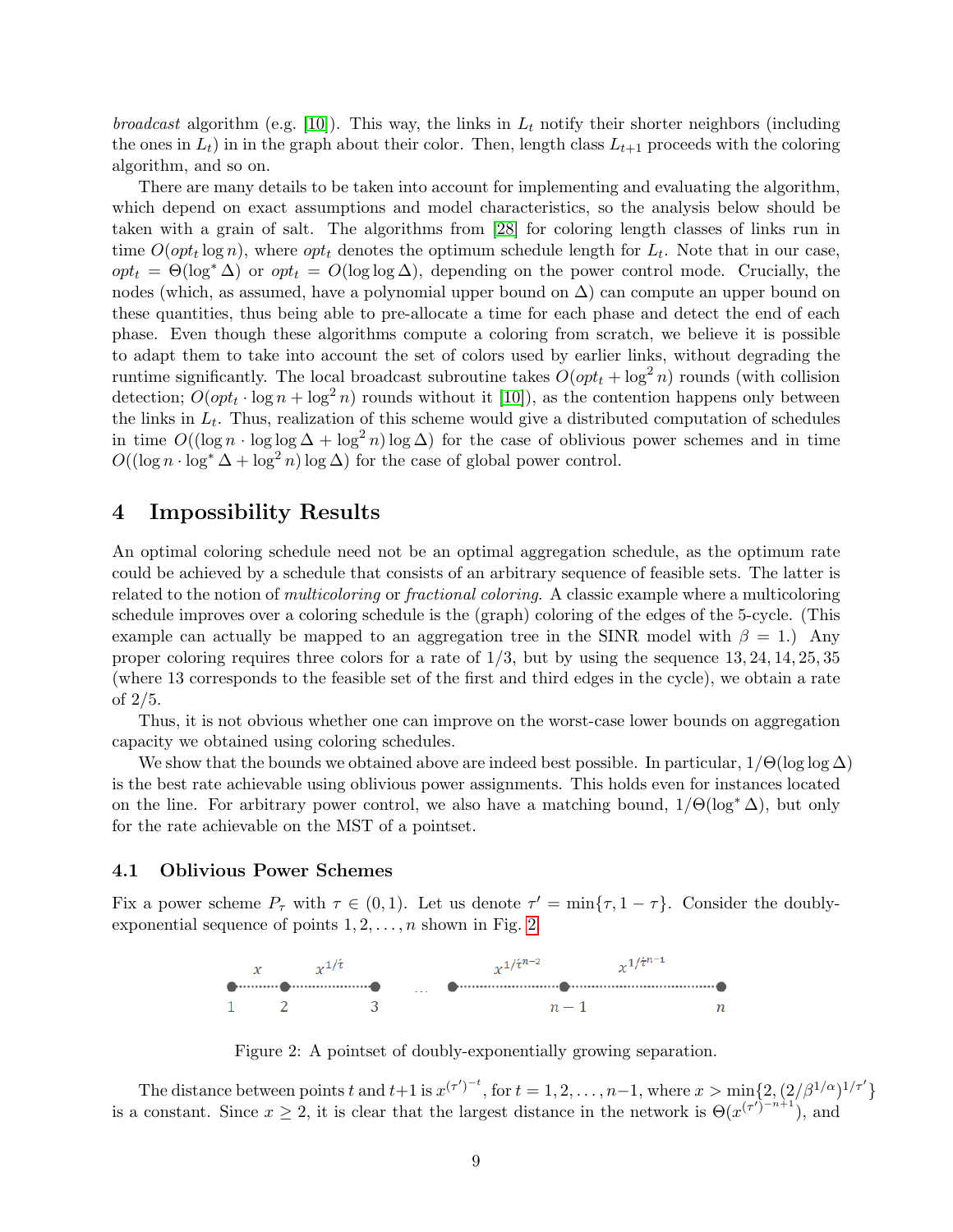the smallest distance is x. This implies that  $n = \Theta(\log_{1/\tau'}(1 + \log_x \log \Delta) = \Theta(\log \log \Delta)$ .

We shall show that it is not possible to form two links on this point set that can be scheduled in the same slot. This implies that any aggregation schedule has to use a single link per time slot, implying an upper bound of  $O(1/n) = O(1/\log \log \Delta)$  on the aggregation rate.

First, we define the relative interference of link  $i$  on link  $j$  under power assignment  $P$ , which is an additive operator  $I_P(j,i) = \frac{\mathcal{I}_{ji}}{\mathcal{S}_i} = \frac{P(j)l_i^{\alpha}}{P(i)d_{ji}^{\alpha}}$ . Let  $I_P(i,i) = 0$  and  $I_P(S,i) = \sum_{j \in S} I_P(j,i)$  for simplicity. In absence of the noise term, the feasibility condition of a set  $S$  of links, for a fixed power assignment P, can be rewritten as  $I_P(S, i) \leq 1/\beta$ . When using a power scheme  $P_\tau$ , we have  $I_{P_{\tau}}(j,i) = l_j^{\tau\alpha} l_i^{(1-\tau)\alpha}$  $i^{(1-\tau)\alpha}/d_{ji}^{\alpha}.$ 

Consider any two links 1 and 2. Assume, w.l.o.g., that 2 has the greater right endpoint among the two, and that this endpoint is the point  $t + 1$ . That implies that  $l_2 \geq x^{(\tau')^{-t}}$ . If the link 1 also uses point  $t + 1$ , then the two links clearly can't be scheduled in the same slot. Otherwise, we have that  $l_1 \leq x^{(\tau')^{-t+1}} \leq l_2^{\tau}$ . We consider two cases:

1. If the longer link 2 is directed left to right, then it interferes with the shorter link. Since the sender node of link 2 is to the left of point  $t + 1$ , and the set of nodes forms a exponentially increasing sequence, its distance to any of the nodes in  $\{1, 2, \ldots, t\}$  is at most twice the distance between points  $t-1$  and  $t$ . Thus, we have  $d_{21} \leq 2x^{(\tau')-t+1} \leq 2l_2^{\tau}$  (since  $\tau' \leq \tau$ ). We have further  $l_1 \geq x > (2/\beta^{1/\alpha})^{1/(1-\tau)}$  and

$$
I_{P_{\tau}}(2,1) = \frac{l_2^{\tau \alpha} l_1^{(1-\tau)\alpha}}{d_{21}^{\alpha}} \ge \frac{l_2^{\tau \alpha} l_1^{(1-\tau)\alpha}}{(2l_2^{\tau})^{\alpha}} = \frac{l_1^{(1-\tau)\alpha}}{2^{\alpha}} > 1/\beta.
$$

2. If the longer link 2 is directed right to left, then the shorter link 1 interferes with the longer one. This time we have  $d_{12} \leq 2x^{(\tau')^{-t+1}} \leq 2l_2^{1-\tau}$  (since  $\tau' \leq 1-\tau$ ) and  $l_1 \geq x > (2/\beta^{1/\alpha})^{1/\tau}$ , so

$$
I_{P_{\tau}}(1,2) = \frac{l_1^{\tau\alpha} l_2^{(1-\tau)\alpha}}{d_{21}^{\alpha}} \ge \frac{l_1^{\tau\alpha} l_2^{(1-\tau)\alpha}}{(2l_2^{1-\tau})^{\alpha}} = \frac{l_1^{\tau\alpha}}{2^{\alpha}} > 1/\beta
$$

Thus, links 1 and 2 are incompatible, so we obtain the lower bound as desired. This is summarized below.

**Proposition 1.** For any  $\tau \in (0,1)$  and  $\Delta > 0$ , there is a set S of points on the real line with  $\Delta(S) > \Delta$ , for which every aggregation tree and schedule gives rate  $\Theta(1/\log \log \Delta(S))$  when using  $P_{\tau}$ .

#### 4.2 Arbitrary Power Control

We now show that there are instances on the real line whose MST cannot be aggregated with rate better than  $O(1/\log^* \Delta)$ . The construction is a modification of a construction in [\[11,](#page-16-5) Thm. 7], that leads only to a lower bound of  $O(1/\log(\log^* \Delta))$  and applies only to colorings, not general aggregation schedules.

We will use the following theorem from  $[12]$  in the proof. Recall the additive operator I defined in Sec. [3.2:](#page-7-1)  $I(j, i) = \min\{1, l_j^{\alpha}/d(i, j)^{\alpha}\}\text{, for links } i, j.$ 

<span id="page-10-0"></span>**Theorem 3.** [\[12,](#page-16-2) Thm. 8] Let S be a set of links that is feasible with  $\beta = 3^{\alpha}$ . Then  $I(S_i^-, i) = O(1)$ for each  $i \in S$ .

**Theorem 4.** For any  $\Delta$ , there is a pointset on the real line whose minimum spanning tree T has optimal aggregation rate of  $O(1/\log^* \Delta(T))$  and  $\Delta(T) > \Delta$ .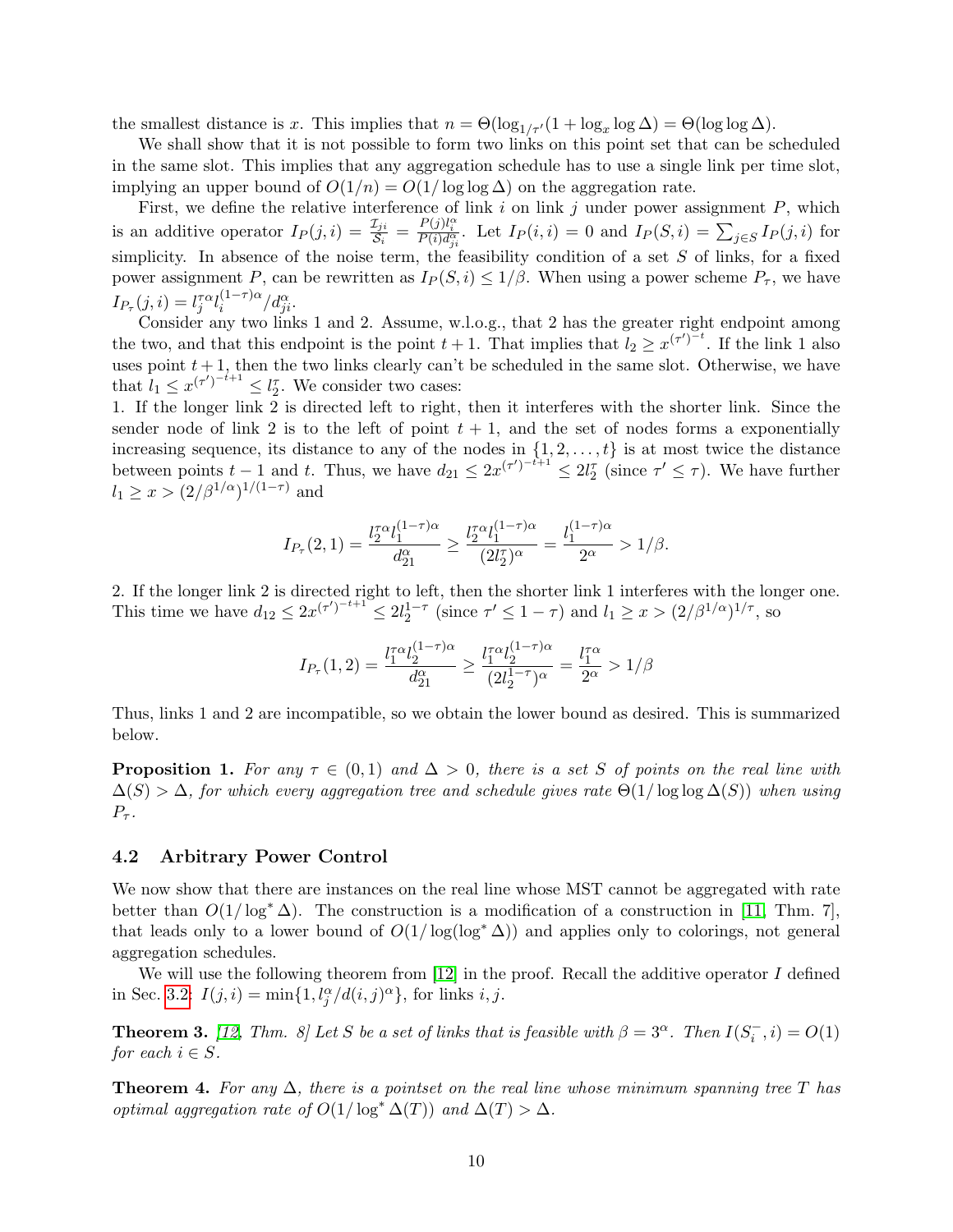Proof. Recall that for any set of nodes at different points on the line, the edges of their unique MST are obtained by connecting each node to the closest nodes from both sides. In order to not complicate the notation, for each set R of nodes, we identify R with the MST over R. We recursively construct instances  $R_t$  for  $t = 1, 2, \ldots$  such that  $t = \Omega(\log^* \Delta(R_t))$  and  $R_t$  cannot be scheduled using less than t slots. For simplicity, we assume that  $\beta = 3^{\alpha}$ . Note, however, that the bound can be extended to arbitrary  $\beta \geq 1$ : if there was an aggregation schedule with rate r for  $\beta = 1$ , we could transform it into a schedule of rate  $\Omega(r)$  by partitioning every feasible set in the schedule into a constant number of subsets, each feasible with  $\beta = 3^{\alpha}$  (see, e.g. [\[8\]](#page-16-6)).

Given the instance  $R_t$ , we construct  $R_{t+1}$  by joining together different scaled copies of  $R_t$  and adding another long link  $\ell$  to this construction. The sub-instances  $R_t$  are scaled and placed so that the following property holds: if one chooses any collection of links  $i_1, i_2, \ldots, i_s$ , one link from each copy of  $R_t$ , then at most half that set can be scheduled in the same slot as the long link  $\ell$ . We will then use this property to inductively prove the rate bound.

We will use the following notations. For an instance R, we will use  $diam(R)$  to denote the diameter of R, i.e. the maximum distance between nodes in R. For two instances R and G,  $R \oplus G$ denotes the joining of the two instances, which is a new instance on  $|G| + |R| - 1$  nodes, having R on the left side and  $G$  on the right side, where the two sub-instances have one common node. Note that the edges of the MST of  $R \oplus G$  is the union of the edges of MSTs of R and G. For an instance R and a link  $i \in R$ ,  $\hat{d}_i(R)$  is the maximum distance from either endpoint of i to the leftmost point of R. We also denote

$$
\rho(R) = \min_{i \in R} \frac{l_i^{\alpha}}{\hat{d}_i(R)^{\alpha}}.
$$

Note that for each  $R, \rho(R) \leq 1$ .

Now we are ready to describe the construction. The instance  $R_1$  consists of two nodes at a distance 1. Let us assume that the instance  $R_t$  for  $t \geq 1$  is constructed with the desired properties. Then  $R_{t+1}$  is constructed using many scaled copies of  $R_t$  (see Fig. [3\)](#page-11-0). First we define  $R'_{t+1}$  =  $\bigoplus_{1\leq s\leq k_{t+1}} R_t^s$ , which is the concatenation of  $k_{t+1} = \frac{c}{\rho(K)}$  $\frac{c}{\rho(R_t)}$  scaled copies of  $R_t$  such that  $R_t^1$  is an identical copy of  $R_t$  and for each  $s > 1$ ,  $R_t^s$  is a copy of  $R_t^s$ , scaled so that the maximum link length of  $R_t^s$  is equal to  $diam(\bigoplus_{1 \leq r \leq s-1} R_t^r)$ , and c is a large enough constant, determined in Claim [1.](#page-12-0) Then we define  $R_{t+1} = G \oplus R'_{t+1}$  where G is an instance consisting of two points at a distance  $diam(R'_{t+1})$ . This completes the construction of  $R_{t+1}$ .



<span id="page-11-0"></span>Figure 3: The construction of  $R_{t+1}$ .

We now show that the aggregation rate that can be attained on the MST T of  $R_{t+1}$  is at most  $2/(t+1)$ . The proof is by induction on t. The statement is trivially true for the base case  $t = 1$ . Suppose the statement holds for a given t and consider the case of  $t + 1$ . Consider an arbitrary aggregation schedule  $S_1, S_2, S_3, \ldots$  of  $R_{t+1}$ . Assume that there is an integer  $m_0$ , such that for every  $m \geq m_0$ , the long link j is scheduled in at least  $2m/(t+1)$  slots among the first m slots. If there is no such  $m_0$  then we are done, as the schedule does not achieve rate  $2/(t+1)$ . Consider an arbitrary integer  $m \geq m_0$ .

Let  $T_1, T_2, \ldots, T_k$  be the feasible sets from  $S_1, S_2, \ldots, S_m$  containing the link j. Since the rate  $2/(t+1)$  is achieved on j, we have  $k \geq 2m/(t+1)$ . Recall that  $R_{t+1}$  consists of j and  $k_{t+1}$  copies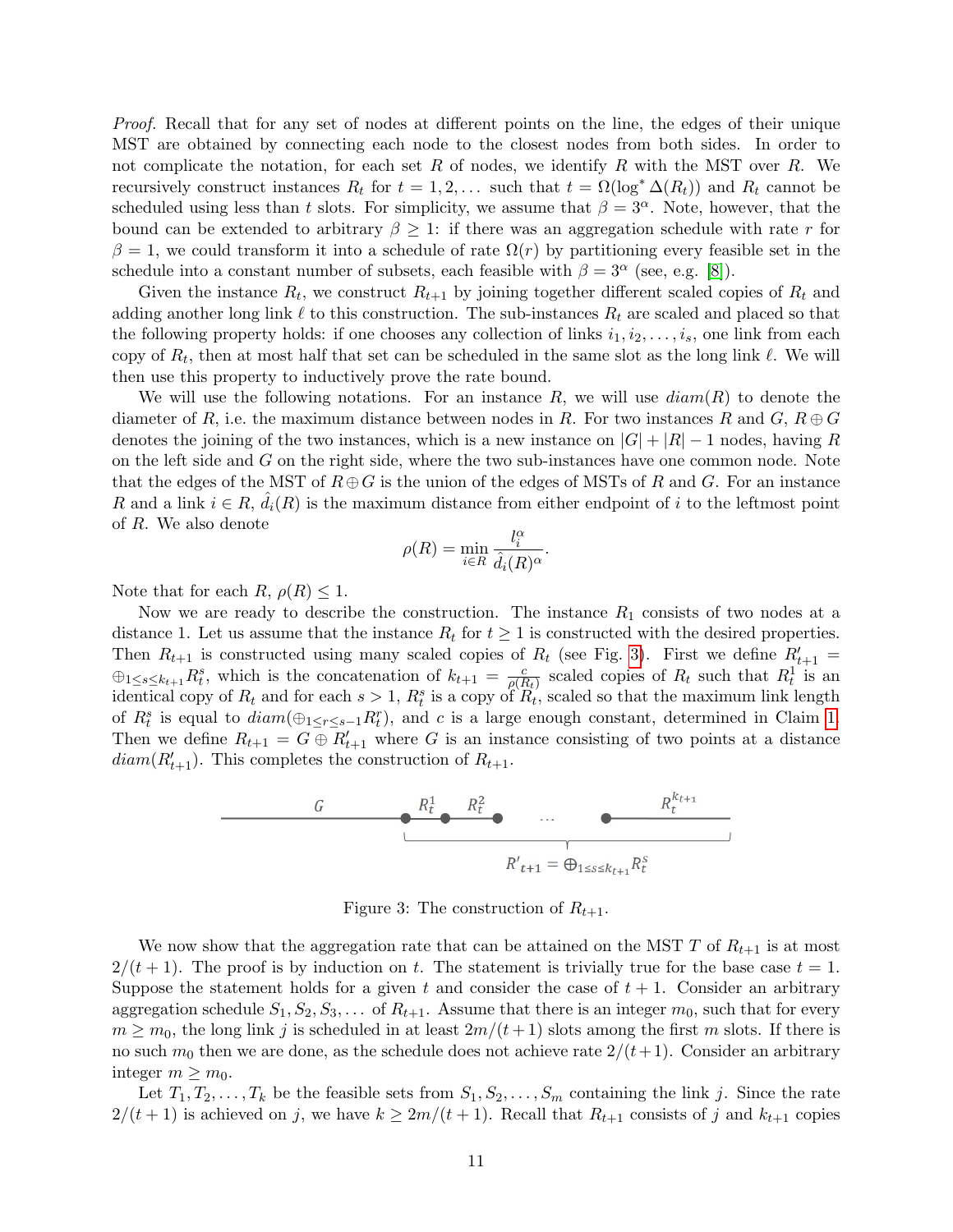of  $R_t$ .

<span id="page-12-0"></span>Claim 1.  $|T_q| \leq k_{t+1}/2$  for each  $q = 1, 2, ..., k$ .

*Proof.* By construction, j is the longest link in  $R_{t+1}$ . Let us fix a link  $i \in R_t^s$  for some  $s \geq 1$ . Observe that  $d(i, j) \leq \hat{d}_i(R_t^s) + diam(\bigoplus_{1 \leq r \leq s-1} R_t^r)$ . By construction,  $\hat{d}_i(R_t^s) \geq \hat{l}_{j_s} = diam(\bigoplus_{1 \leq r \leq s-1} R_t^r)$ , where  $j_s$  is the longest link in  $R_t^s$ . This follows from the fact that  $j_s$  is the leftmost link in  $R_t^s$ . Thus, we have that  $d(i, j) \leq 2\hat{d}_i(R_t^s)$  and so

$$
I(i,j) = \frac{l_i^{\alpha}}{d(i,j)^{\alpha}} \ge \frac{l_i^{\alpha}}{2\hat{d}_i(R_t^s)} \ge \frac{\rho(R_t^s)}{2^{\alpha}} = \frac{\rho(R_t)}{2^{\alpha}},
$$

where the last equality follows from the fact that  $\rho(R_t)$  is scale-invariant. Now, if there was a feasible set T containing link j and  $k_{t+1}/2$  other links, we would have  $I(T_i^-, i) \ge k_{t+1}/2 \cdot \rho(R_t)/2^{\alpha} = c/2^{\alpha+1}$ , which would contradict Thm. [3,](#page-10-0) if we choose  $c$  sufficiently large.  $\Box$ 

Therefore,  $\sum_{q=1}^{k} |T_q| \leq k \cdot k_{t+1}/2$ , which implies there is a copy  $R_t^s$  containing links from at most k/2. In other words, at least  $m - k/2$  of the sets  $T_q$  contain no link of copy  $R_t^s$ . This means that at most  $k/2$  sets  $T_q$  contain a link from  $R_t^s$ , and conversely there are at least  $k/2$  sets  $T_q$  that contain no link from  $R_t^s$ . Thus, there are at most  $m - k/2$  sets in the original sequence  $S_1, \ldots, S_m$ that can contain a link in  $R_t^s$ . By induction, there is no schedule with rate more than  $2/t$  for  $R_t^s$ , so there is a link  $i \in R_t^s$  that appears in at most  $2/t$  fraction of those sets, i.e. in at most 2  $t^2(t^2(m-k/2)) = 2m/(t+1)$  sets in the sequence  $S_1, \ldots, S_m$ . Since this holds for arbitrary  $m \ge m_0$ , this proves that  $2/(t+1)$  is the best possible rate.

It remains to show that  $t = \Omega(\log^* \Delta(R_t))$ . Note that the longest link of  $R_t$  is the link including the leftmost point of  $R_t$  and the shortest link has length 1. That implies that  $1/\rho(R_t) \leq \Delta(R_t)$ ; hence,  $k_t = c/\rho(R_{t-1}) \leq c\Delta(R_{t-1})$ . Note also that for each  $s > 1$ ,  $diam(R_{t-1}^s) \leq 2diam(R_{t-1}^{s-1})$ . It follows that

$$
\Delta(R_t) = 2diam(R'_t) = 2\sum_{1}^{k_t} diam(R^s_{t-1})
$$
  

$$
\leq 2diam(R_{t-1})\sum_{1}^{k_t} 2^s \leq 4\Delta(R_{t-1}) \cdot 2^{k_t}
$$
  

$$
\leq a^{\Delta(R_{t-1})},
$$

where a is a constant. Thus,  $\Delta(R_{t-1}) = \Omega(\log \Delta(R_t))$ , which implies that  $t = \Omega(\log^* \Delta(R_t))$ , recalling that  $\Delta(R_1) = 1$ . This completes the proof. П

Remark. Note the difference between the bounds obtained for the case of oblivious power schemes and global power control. Namely, in terms of the number of nodes  $n$ , the bound for the case of oblivious power schemes is  $O(1/n)$ , while in the case of global power control, it is only  $O(1/\log^* n)$ . While the former bound clearly cannot be improved, the latter is far from the known lower bound  $\Omega(1/\log n)$  in terms of n alone.

## 5 Is MST Optimal for Aggregation?

We showed that an MST of any set of nodes has a short coloring schedule. However, we saw that the length of the schedule is not constant in general, although grows very slowly with the size of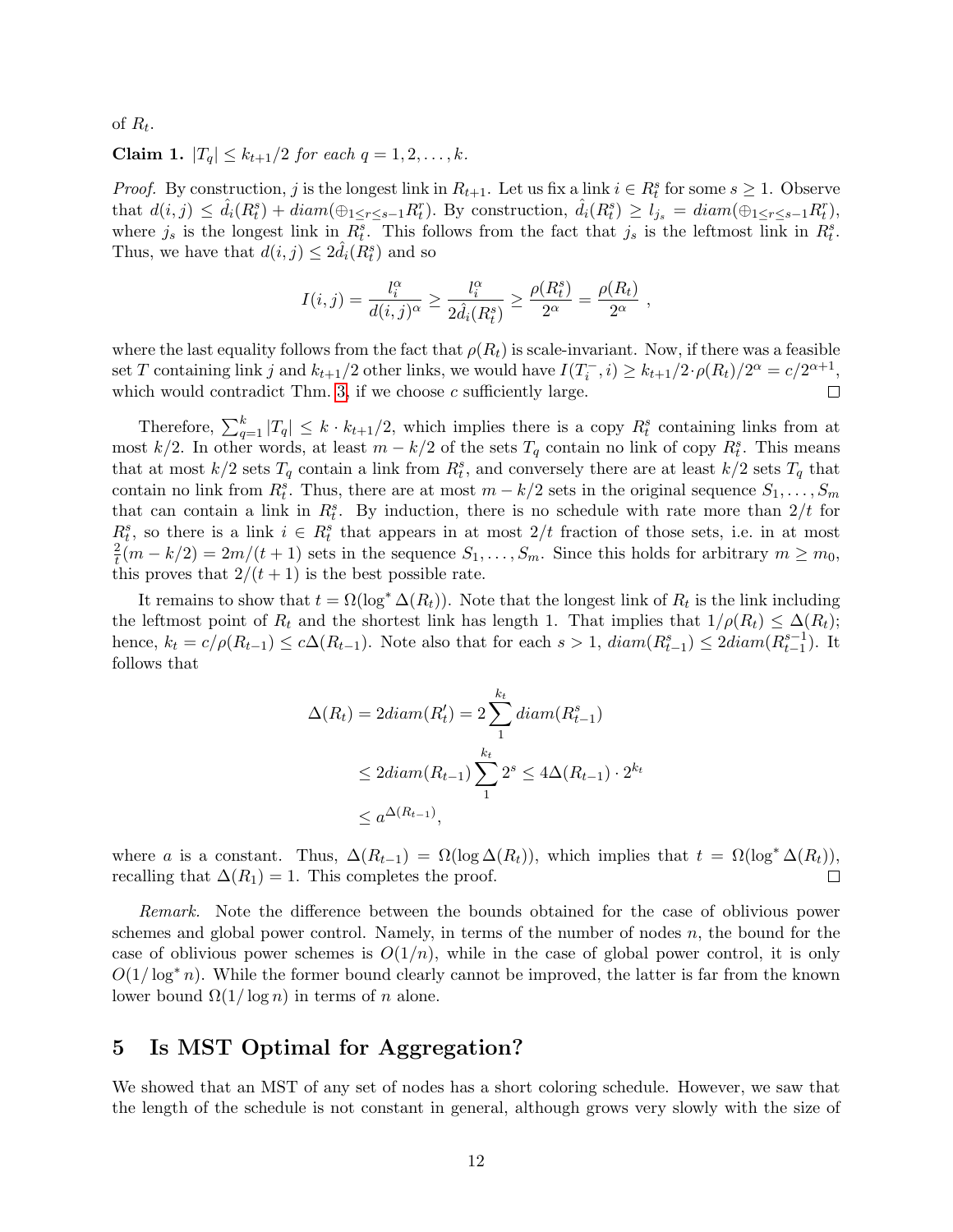the network. A natural question from the theoretical perspective is, whether one can find other spanning trees that can be colored using even less slots. In particular, intuition tells us that at least for linear networks, MST should be optimal (possibly up to constant factors).

This intuition is supported by the case of uniform and linear power schemes  $(P_0 \text{ and } P_1)$ . Let us assume that a threshold value  $\beta \geq 3^{\alpha}$  is used (this assumption affects only constant factors [\[8\]](#page-16-6)). This choice of  $\beta$  ensures that any two links in a  $P_0$ -(or  $P_1$ -)feasible set of links must be separated by a distance more than the length of the longer link. For example, if  $i, j$  are in the same  $P_0$ -feasible set, then  $d_{ij} > \beta^{1/\alpha} l_j \geq 3l_j$  and similarly,  $d_{ji} > 3l_i$ . This implies, using the triangle inequality, that the minimum distance between links  $i, j$  is at least  $\max\{l_i, l_j\}$ . Consider a set of nodes arranged on the line and an arbitrary spanning tree  $T$  of this set. This means that links in the same feasible set must be non-overlapping. On the other hand, since MST always connects closest pairs of nodes on the line, one can make a correspondence between the edges of  $T$  and the MST, such that by the non-overlapping property above, for each feasible subset of  $T$ , the corresponding subset of the MST is also feasible. It is not difficult to make this intuitive argument rigorous and show that for the uniform and linear power schemes the MST is optimal on the line (modulo constant factors).

**Proposition 2.** For any set of nodes on the line, the MST is a constant-factor approximate solution for the aggregation scheduling problem for power schemes  $P_0$  and  $P_1$ .

Does this hold for all other oblivious power schemes? A straightforward check reveals that for the examples considered in Sec. [4.1,](#page-9-2) the MST is optimal, as one cannot construct any  $P<sub>\tau</sub>$ -feasible pair of links on the given set of nodes. However, despite these supporting facts, it turns out that the intuition may be deceptive in this case.

Below, we present a family of network instances on the real line together with a spanning tree T, such that T has a constant length coloring schedule, but the MST cannot be colored with less than  $\Theta(\log \log \Delta) = \Theta(n)$  slots. This holds for any  $\tau \in (0, 2/5] \cup [3/5, 1)$ .

First, assume that  $\tau \leq 2/5$ . We explain the construction using eight nodes on the real line, but the argument is general and is straightforwardly extended to obtain an infinite family of networks with similar properties. Consider the network consisting of 8 nodes and the spanning tree shown in Fig. [4.](#page-13-0) Note that the given set of links can be augmented by a single link to yield a strongly



<span id="page-13-0"></span>Figure 4: A network showing sub-optimality of MST on the line.

connected graph. The shortest link has length  $l_1 = x$ , where x is a large enough constant. The lengths of other links are defined in terms of  $x$ , as follows:

$$
l_2 = y = x^{1/\tau}
$$
,  $l_5 = p = y^{\tau} x^{1-\tau+\tau^2}$   
\n $l_3 = z = y^{1/\tau}$ ,  $l_6 = q = z^{\tau} y^{1-\tau+\tau^2}$   
\n $l_4 = w = z^{1/\tau}$ ,  $l_7 = r = w^{\tau} z^{1-\tau+\tau^2}$ .

All other distances in the network are determined through the lengths of the links.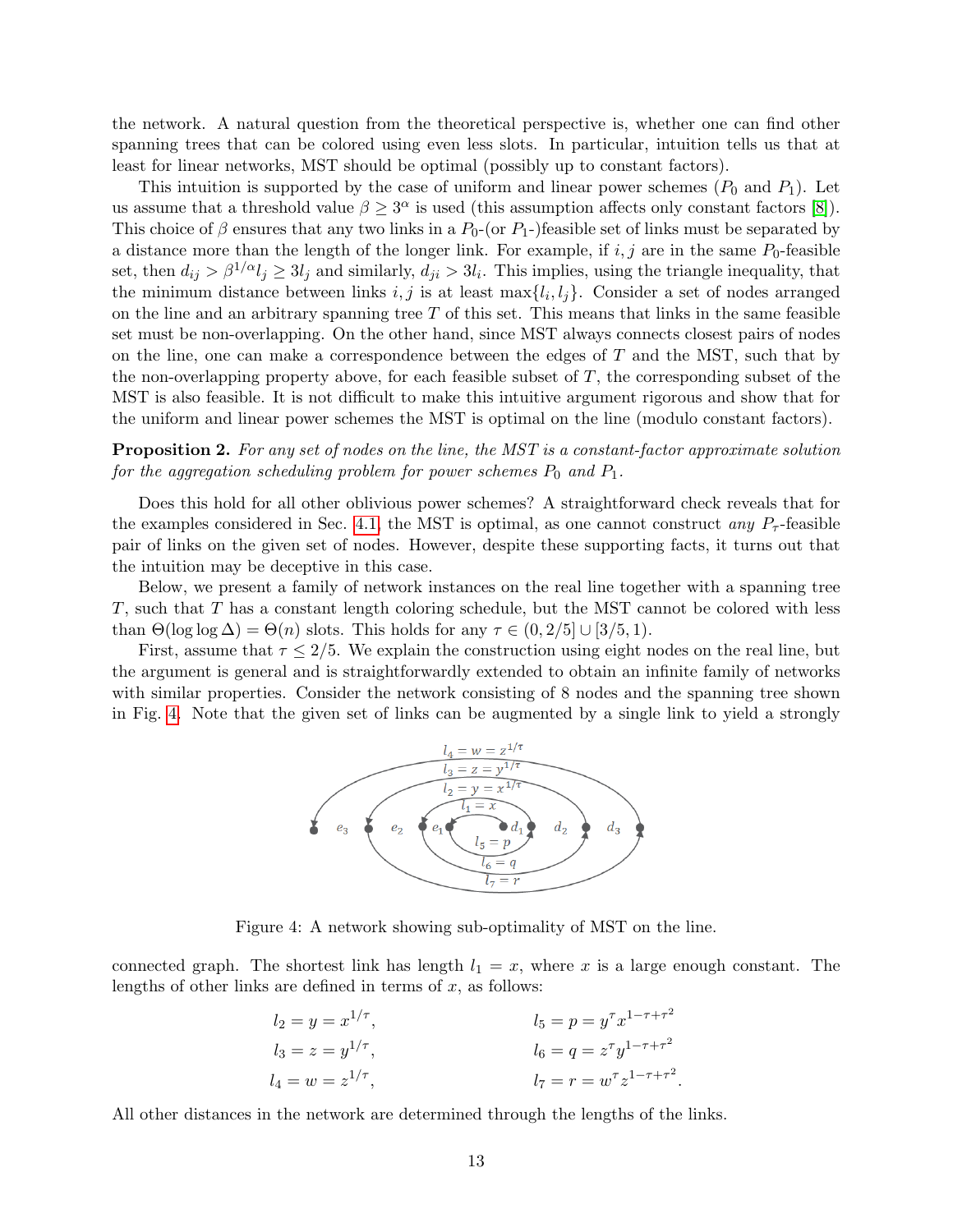**Claim 2.** The sets  $S = \{1, 2, 3, 4\}$  and  $S' = \{5, 6, 7\}$  are  $P_{\tau}$ -feasible.

*Proof.* We first show that  $S = \{1, 2, 3, 4\}$  is  $P_{\tau}$ -feasible. Note that if x is large enough and  $\tau \leq 2/5$ then

$$
p = y^{\tau} \cdot (y^{\tau})^{1 - \tau + \tau^2} \le y^{7/9} < y/2,
$$

which implies that  $e_1 = d(r_1, r_2) = y - p > y/2$ . Similarly, we have that  $e_2 > z/2$  and  $e_3 > w/2$ . Thus, by denoting  $h = x^{\tau \alpha}$ , we have

$$
I_{P_{\tau}}(1,4) = \frac{x^{\tau\alpha}w^{(1-\tau)\alpha}}{d_{14}^{\alpha}} < \frac{x^{\tau\alpha}w^{(1-\tau)\alpha}}{e_{3}^{\alpha}}
$$

$$
\leq 2^{\alpha}(x/w)^{\tau\alpha} = 2^{\alpha}h^{1-1/\tau^{3}}.
$$

Similarly, using the estimates for  $e_2$  and  $e_1$ , we obtain the bounds  $I_{P_{\tau}}(2,4) < 2^{\alpha}(y/w)^{\tau\alpha} =$  $2^{\alpha}h^{1-1/\tau^2}$  and  $I_{P_{\tau}}(3, 4) < 2^{\alpha}h^{1-1/\tau}$ , respectively. Thus,

$$
I_{P_{\tau}}(S, 4) < 2^{\alpha} h \cdot (h^{-1/\tau} + h^{-1/\tau^2} + h^{-1/\tau^3}).
$$

If  $\tau \leq 1/2$  and x is large enough (depending on  $\beta$ ) then the right hand side is less than  $1/\beta$ , as the terms of the sum in the parentheses decrease doubly-exponentially, and largest of them is at most  $h^{-2}$ .

Now let us bound  $I_{P_{\tau}}(S, 1)$ . Note that  $d_{21} = p$ ,  $d_{31} = q - e_1$  and  $d_{41} = r - e_1 - e_2$ . Recall that  $e_k = \Theta(l_{k+1})$  for  $k = 1, 2, 3$ , which implies that the sequence  $e_1, e_2, e_3$  grows doubly exponentially. Thus, if x is large enough, we have that  $e_2 > e_1$  and  $e_3 > e_2 + e_1$  and  $d_{31} = q - e_1 > q - y > q/2$ and  $d_{41} > r - e_3 > r - z > r/2$ . Thus, we have

$$
I_{P_{\tau}}(2, 1) = \frac{x^{(1-\tau)\alpha} y^{\tau\alpha}}{d_{21}^{\alpha}} = \frac{x^{(1-\tau)\alpha} y^{\tau\alpha}}{p^{\alpha}} = x^{-\tau^2\alpha}
$$

and similarly, using the bounds above,

$$
I_{P_{\tau}}(3, 1) = \frac{y^{(1-\tau)\alpha}z^{\tau\alpha}}{d_{31}^{\alpha}} < 2^{\alpha}y^{-\tau^2\alpha}
$$

and  $I_{P_{\tau}}(4,1) < 2^{\alpha}z^{-\tau^2\alpha}$ . Combining these bounds, we see that  $I_{P_{\tau}}(S,4)$  can be easily bounded by  $1/\beta$  when x is a large enough constant. The values  $I_{P_{\tau}}(S, 2)$  and  $I_{P_{\tau}}(S, 3)$  can be bounded similarly, implying that the set  $S = \{1, 2, 3, 4\}$  is feasible.

Now let us consider the set  $S' = \{5, 6, 7\}$ . First, note that  $d_2 = q - y > q/2$  and  $d_3 = r - z > r/2$ when x is large enough. In particular,  $d_{57} > d_3 > r/2$  and  $d_{67} > d_3 > r/2$ . Thus, we have that

$$
I_{P_{\tau}}(5,7) < \frac{p^{\tau\alpha}r^{(1-\tau)\alpha}}{d_3^{\alpha}} < 2^{\alpha}(p/r)^{\tau\alpha}
$$

and

$$
I_{P_{\tau}}(6,7) < \frac{q^{\tau\alpha}r^{(1-\tau)\alpha}}{d_3^{\alpha}} < 2^{\alpha}(q/r)^{\tau\alpha}.
$$

Thus,  $I_{P_{\tau}}(S', 7)$  can be bounded by  $1/\beta$ . Now consider link 5. Note that  $d_{65} = y$  and  $d_{75} = z$ . Then we have

$$
I_{P_{\tau}}(6,5) < \frac{q^{\tau\alpha}p^{(1-\tau)\alpha}}{y^{\alpha}}
$$
\n
$$
= \frac{y^{(2-\tau+\tau^2)\tau\alpha} \cdot y^{(2-\tau+\tau^2)(1-\tau)\tau\alpha}}{y^{\alpha}} < y^{-\gamma\alpha},
$$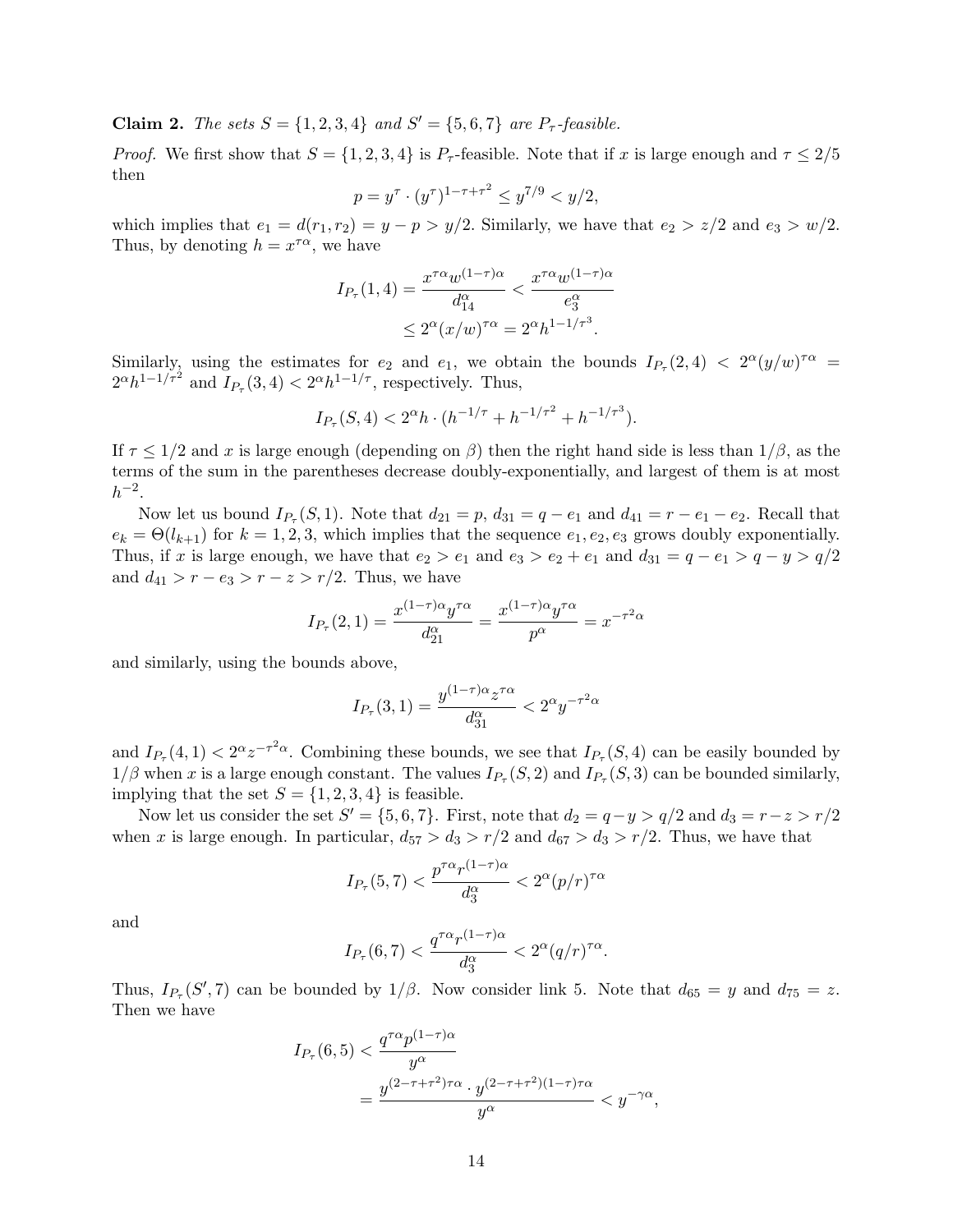where  $\gamma = 1 - 4\tau + 4\tau^2 - 3\tau^3 + \tau^4 > 0$  when  $\tau \leq 2/5$ . We have similarly  $a_{P_{\tau}}(7,5) < z^{-\gamma\alpha}$ . Thus, again,  $I_{P_{\tau}}(S', 5)$  is bounded by a sum of doubly-exponentially decreasing terms, which can be bounded by  $1/\beta$ .  $\Box$ 

Thus, we conclude that the set of links  $1, 2, \ldots, 7$  can be scheduled in two slots. On the other hand, if we consider the (unique) minimum spanning tree of the set of given nodes, then the subtree corresponding to the intervals  $e_1, e_2, e_3$  will take exactly as many slots as it has links, by the result of Sec. [4.1,](#page-9-2) since this subtree corresponds to the instance of doubly-exponential network constructed in Sec. [4.1](#page-9-2) (with powers of  $1/\tau$  in the exponent) and  $\min\{\tau, 1 - \tau\} = \tau$ .

A symmetric argument will apply when  $\tau \geq 1-2/5 = 3/5$ . In this case, we reverse the directions of the links and use the following new definition of link lengths:

$$
l_1 = y = x^{1/(1-\tau)},
$$
  
\n
$$
l_2 = z = y^{1/(1-\tau)},
$$
  
\n
$$
l_3 = w = z^{1/(1-\tau)},
$$
  
\n
$$
l_4 = p = y^{1-\tau} x^{\tau + (1-\tau)^2}
$$
  
\n
$$
l_5 = q = z^{1-\tau} y^{\tau + (1-\tau)^2}
$$
  
\n
$$
l_6 = r = w^{1-\tau} z^{\tau + (1-\tau)^2}.
$$

The construction and proof can clearly be extended for an arbitrary number of nodes on the line. Thus, we essentially proved the following:

**Proposition 3.** For each  $\tau \in (0, 2/5] \cup [3/5, 1)$ , there is a family of linear networks such that the optimum solution of aggregation scheduling using  $P<sub>\tau</sub>$  takes a constant number of slots, but the MST cannot be scheduled in less than  $\Theta(\log \log \Delta) = \Theta(n)$  slots using  $P_{\tau}$ .

We were not able to prove similar results for the case of global power control. The main difficulty stems from the fact that the lower bound constructions we have for scheduling MST are very complicated, which makes it difficult to "rewire" them, in order to obtain more efficiently schedulable spanning trees, if such exist.

## 6 Conclusion

We addressed the problem of estimating best aggregation capacity in sensor networks. In our setting, it essentially boils down to finding minimally schedulable spanning tree of a set of wireless nodes. For this purpose, we consider an MST and show that with appropriate power control, the logarithmic bounds achieved in the previous work can be replaced with log<sup>\*</sup>- or double-logarithmic bounds. This demonstrates once again the importance of right power control. We also obtained matching lower bounds.

We concentrated on the rate maximization aspect of aggregation. It would be interesting to see what tradeoffs can be achieved between rate maximization and delay minimization. Our results hold for perfectly compressible functions, but as mentioned in Sec. [3,](#page-5-0) it is possible to use our techniques for other functions. We leave more concrete results on this direction to the future work.

#### References

- <span id="page-15-1"></span>[1] C. Avin, Z. Lotker, F. Pasquale, and Y.-A. Pignolet. A note on uniform power connectivity in the physical signal to interference plus noise (SINR) model. Theor. Comput. Sci., 453:2–13, 2012.
- <span id="page-15-0"></span>[2] J. Bang-Jensen and M. M. Halldórsson. Vertex coloring edge-weighted digraphs. Inf. Process. Lett.,  $115(10):791-796$ ,  $2015$ .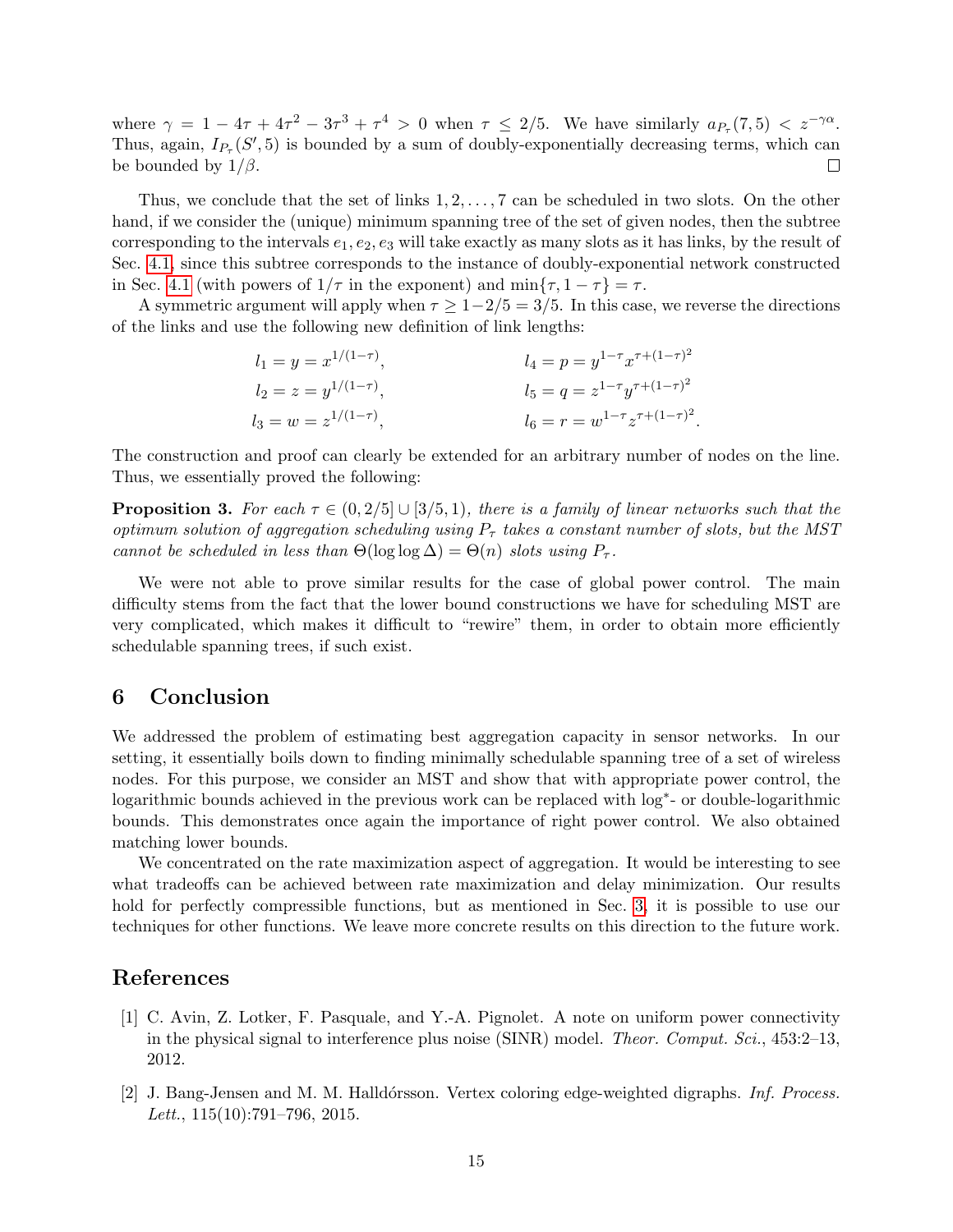- <span id="page-16-15"></span>[3] M. H. Bodlaender, M. M. Halldórsson, and P. Mitra. Connectivity and aggregation in multihop wireless networks. In PODC, pages 355–364. ACM, 2013.
- <span id="page-16-16"></span>[4] J. Dams, M. Hoefer, and T. Kesselheim. Scheduling in wireless networks with Rayleigh-fading interference. IEEE Transactions on Mobile Computing, 14(7):1503–1514, 2015.
- <span id="page-16-8"></span>[5] O. Dousse, M. Franceschetti, N. Macris, R. Meester, and P. Thiran. Percolation in the signal to interference ratio graph. J. Appl. Probab., 43(2):552–562, 2006.
- <span id="page-16-11"></span>[6] L. Fu, Y. Qin, X. Wang, and X. Liu. Throughput and delay analysis for convergecast with MIMO in wireless networks. IEEE Trans. Parallel Distrib. Syst., 23(4):768–775, 2012.
- <span id="page-16-1"></span>[7] A. Giridhar and P. R. Kumar. Computing and communicating functions over sensor networks. IEEE Journal on Selected Areas in Communications, 23(4):755–764, 2005.
- <span id="page-16-6"></span>[8] O. Goussevskaia, M. M. Halldórsson, and R. Wattenhofer. Algorithms for wireless capacity. IEEE/ACM Trans. Netw., 22(3):745–755, 2014.
- <span id="page-16-0"></span>[9] P. Gupta and P. R. Kumar. The capacity of wireless networks. IEEE Trans. Inf. Theory, 46(2):388–404, 2000.
- <span id="page-16-17"></span>[10] M. M. Halldórsson and P. Mitra. Towards tight bounds for local broadcasting. In FOMC, pages 2:1–2:9, 2012.
- <span id="page-16-5"></span>[11] M. M. Halldórsson and P. Mitra. Wireless connectivity and capacity. In *SODA*, pages 516–526, 2012.
- <span id="page-16-2"></span>[12] M. M. Halldórsson and T. Tonoyan. How well can graphs represent wireless interference? In STOC, 2015.
- <span id="page-16-3"></span>[13] M. M. Halldórsson and T. Tonoyan. The price of local power control in wireless scheduling. In FSTTCS, 2015.
- <span id="page-16-12"></span>[14] O. D. Incel, A. Ghosh, and B. Krishnamachari. Scheduling algorithms for tree-based data collection in wireless sensor networks. In DCOSS, pages 407–445. Springer, 2011.
- <span id="page-16-10"></span>[15] O. D. Incel, A. Ghosh, B. Krishnamachari, and K. Chintalapudi. Fast data collection in tree-based wireless sensor networks. IEEE Trans. Mob. Comput., 11(1):86–99, 2012.
- <span id="page-16-4"></span>[16] T. Kesselheim. A constant-factor approximation for wireless capacity maximization with power control in the SINR model. In SODA, pages 1549–1559, 2011.
- <span id="page-16-14"></span>[17] T. Kesselheim. Approximation algorithms for wireless link scheduling with flexible data rates. In ESA, pages 659–670, 2012.
- <span id="page-16-7"></span>[18] D. Marco, E. J. Duarte-Melo, M. Liu, and D. L. Neuhoff. On the many-to-one transport capacity of a dense wireless sensor network and the compressibility of its data. In IPSN, pages 1–16, 2003.
- <span id="page-16-13"></span>[19] D. Moltchanov. Distance distributions in random networks. Ad Hoc Networks, 10(6):1146– 1166, 2012.
- <span id="page-16-9"></span>[20] T. Moscibroda. The worst-case capacity of wireless sensor networks. In IPSN, pages 1–10, 2007.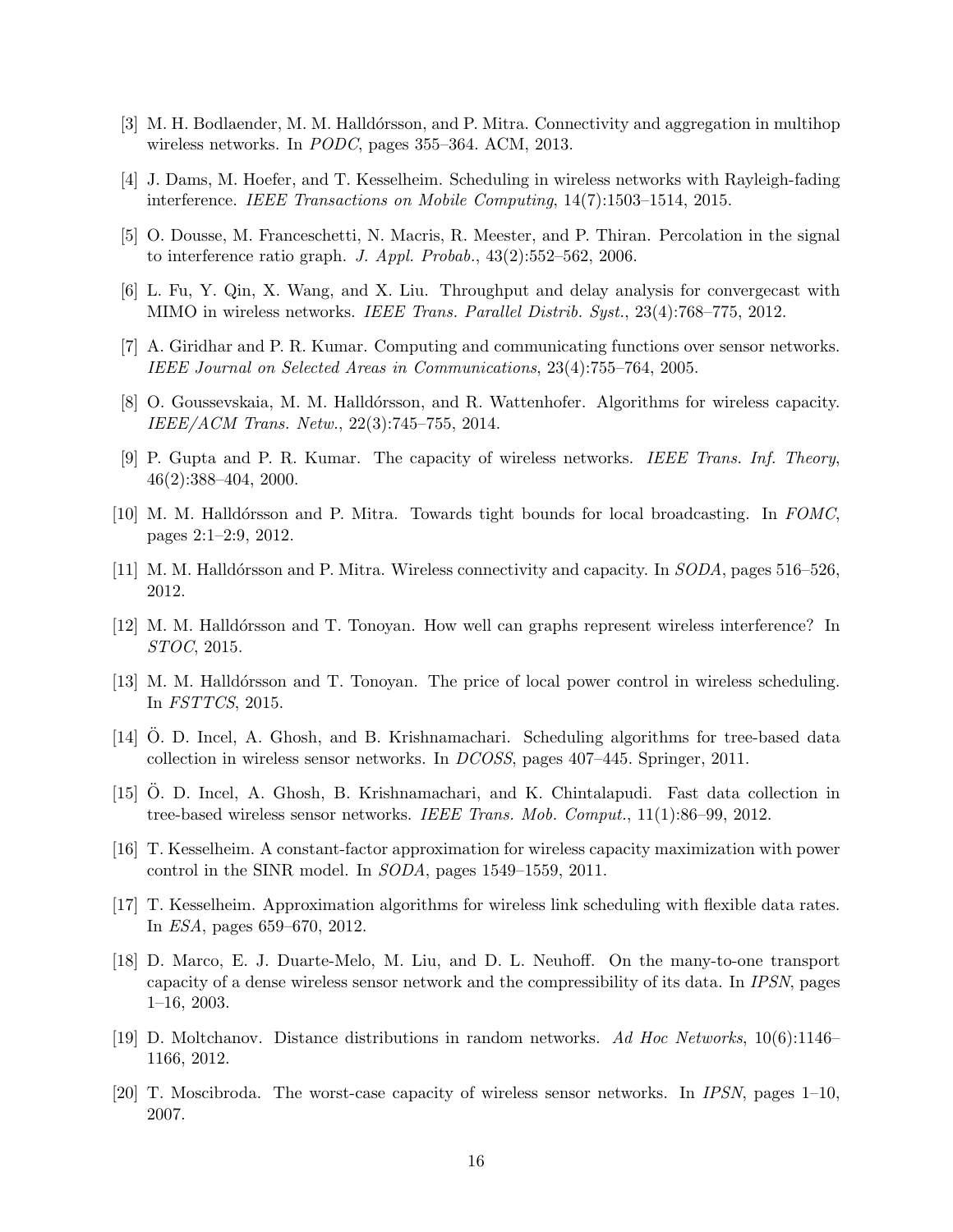- <span id="page-17-1"></span>[21] T. Moscibroda and R. Wattenhofer. The complexity of connectivity in wireless networks. In INFOCOM, pages 1–13, 2006.
- <span id="page-17-2"></span>[22] T. Moscibroda, R. Wattenhofer, and A. Zollinger. Topology control meets SINR: the scheduling complexity of arbitrary topologies. In MobiCom, pages 310–321, 2006.
- <span id="page-17-5"></span>[23] S. Subramanian, P. Gupta, and S. Shakkottai. Scaling bounds for function computation over large networks. In ISIT, pages 136–140, 2007.
- <span id="page-17-0"></span>[24] R. Vaze. Percolation and connectivity on the signal to interference ratio graph. In INFOCOM, pages 513–521, 2012.
- <span id="page-17-4"></span>[25] C. Wang, C. Jiang, Y. Liu, X. Li, and S. Tang. Aggregation capacity of wireless sensor networks: Extended network case. IEEE Trans. Computers, 63(6):1351–1364, 2014.
- <span id="page-17-3"></span>[26] X. Xu, X. Li, and M. Song. Efficient aggregation scheduling in multihop wireless sensor networks with SINR constraints. IEEE Trans. Mob. Comput., 12(12):2518–2528, 2013.
- <span id="page-17-8"></span>[27] Y. Ye and A. Borodin. Elimination graphs. ACM Transactions on Algorithms, 8(2):14:1–14:23, 2012.
- <span id="page-17-7"></span>[28] D. Yu, Y. Wang, Q.-S. Hua, and F. C. Lau. Distributed (Delta+1)-coloring in the physical model. Theor. Comput. Sci., 553:37–56, 2014.
- <span id="page-17-6"></span>[29] R. L. Zheng and R. J. Barton. Toward optimal data aggregation in random wireless sensor networks. In INFOCOM, pages 249–257, 2007.

## A Conflict Graphs

Given a set  $L$  of links, one can define a binary notion of conflict between pairs of links. This naturally leads to a graph representation, i.e. a conflict graph. We will be interested in the following family of conflict graphs, introduced in [\[12\]](#page-16-2). We consider only simple graphs.

Let  $f : [1, \infty) \to \mathbb{R}_+$  be a positive non-decreasing sub-linear function. Two links i, j are said to be f-independent if

$$
\frac{d(i,j)}{l_{min}} > f\left(\frac{l_{max}}{l_{min}}\right),\,
$$

where  $l_{min} = \min\{l_i, l_j\}, l_{max} = \max\{l_i, l_j\}$ , and otherwise they are f-conflicting. A set of links is f-independent if they are pairwise f-independent. The conflict graph  $\mathcal{G}_f(L)$ , for a set L of links, is the graph with vertex set L, where two vertices  $i, j \in L$  are adjacent if and only if they are f-conflicting.

The usefulness of these conflict graphs stems from the fact that they give a good approximation for feasibility. Moreover they can be used to compute efficient schedules, as shown in [\[12,](#page-16-2) [13\]](#page-16-3).

We will use only the following special cases. Below,  $\gamma > 0$  is a positive real parameter.

- $f(x) \equiv \gamma$ . Let  $\mathcal{G}_{\gamma}(L)$  denote this conflict graph.
- $f(x) = \gamma x^{\delta}$  with  $\delta \in (0,1)$ . Let  $\mathcal{G}_{\gamma}^{\delta}(L)$  denote the conflict graph.
- $f(x) = \gamma \cdot \max\{1, \log^{2/(\alpha-2)} x\}.$  Let  $\mathcal{G}_{\gamma \log}(L)$  denote the conflict graph.